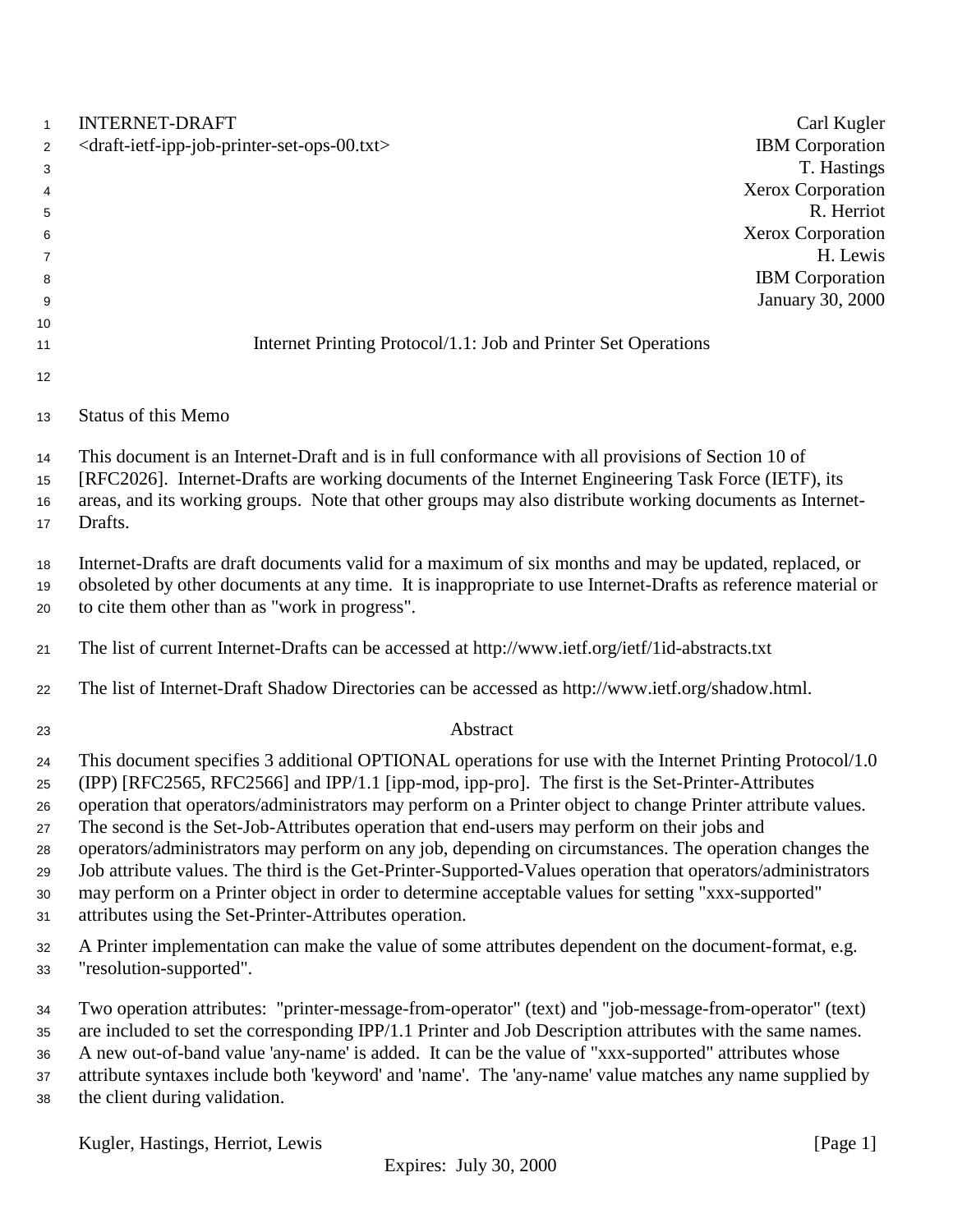New Printer Description attributes are added:

- printer-settable-attributes-supported (1setOf type2 keyword)
- job-settable-attributes-supported (1setOf type2 keyword)
- printer-message-time (integer(MIN:MAX))
- printer-message-date-time (dateTime)
- document-format-varying-attributes (1setOf type2 keyword)
- A new status code is added: 'client-error-attributes-not-settable'.

A 'default' out-of-band values is added for use by the client in Set-Job-Attributes, Job Creation, and

Validate-Job requests to indicate explicitly that the Printer is to apply its default value with the same

- semantics and precedence (lower than the document content) as if the Job attribute were not present on the Job object.
- Finally, the 'not-settable' out-of-band attribute value is added for returning in the Set-Printer-Attributes and Set-Job-Attributes operation responses.

 The scope of IPP is characterized in RFC2526 "Design Goals for an Internet Printing Protocol". It is not the intent of this document to revise or clarify this scope or conjecture as to the degree of industry adoption or trends related to IPP within printing systems. It is the intent of this document to extend the original set of operations - in a similar fashion to the Set1 extensions which referred to IPP/1.0 and were later

incorporated into IPP/1.1.

 This document is intended for registration following the registration procedures of IPP/1.0 [RFC2566] and IPP/1.1 [ipp-mod].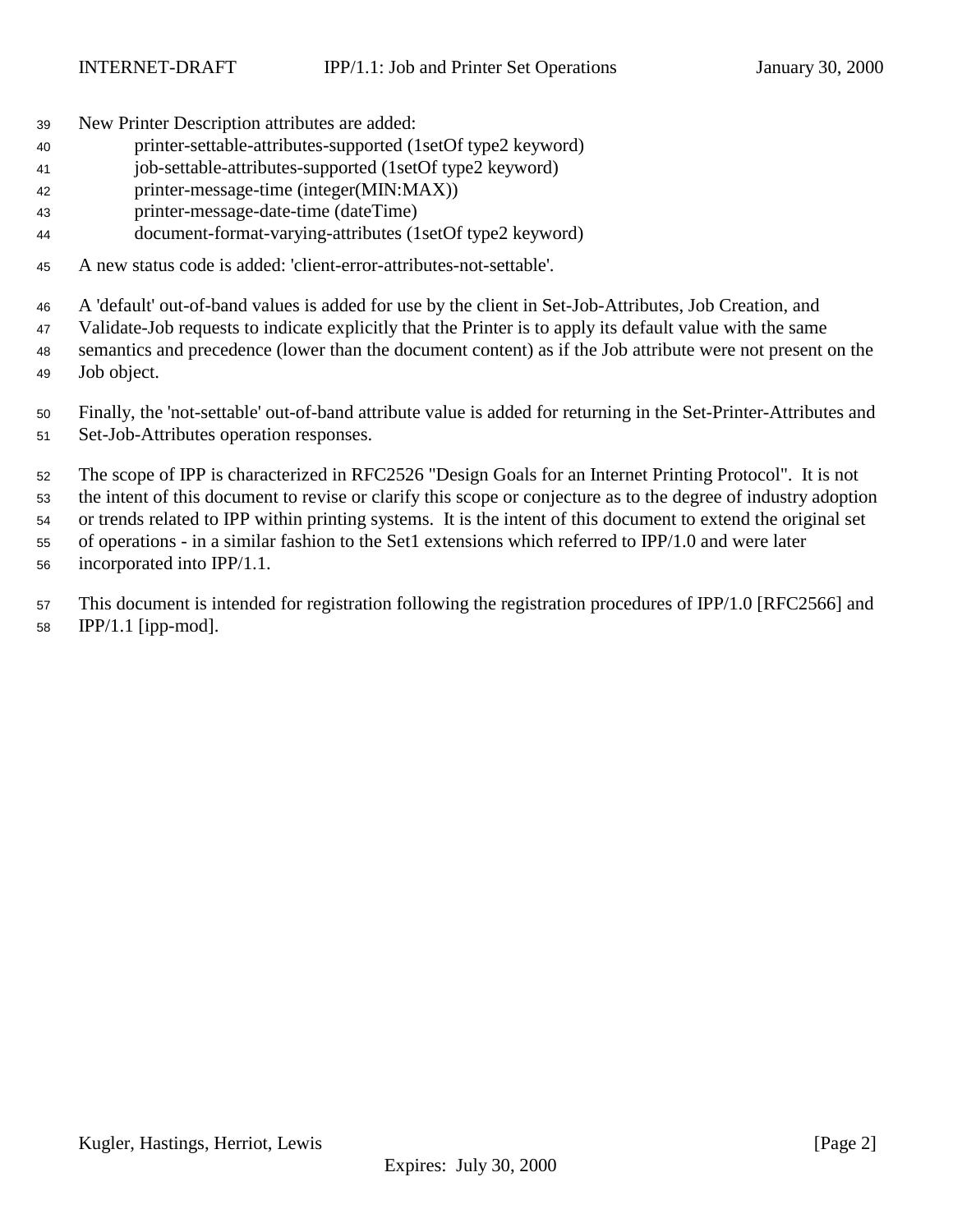The full set of IPP documents includes:

- Design Goals for an Internet Printing Protocol [RFC2567]
- Rationale for the Structure and Model and Protocol for the Internet Printing Protocol [RFC2568]
- Internet Printing Protocol/1.1: Model and Semantics (this document)
- Internet Printing Protocol/1.1: Encoding and Transport [IPP-PRO]
- Internet Printing Protocol/1.1: Implementer's Guide [IPP-IIG]
- Mapping between LPD and IPP Protocols [RFC2569]

 The "Design Goals for an Internet Printing Protocol" document takes a broad look at distributed printing functionality, and it enumerates real-life scenarios that help to clarify the features that need to be included in a printing protocol for the Internet. It identifies requirements for three types of users: end users, operators, and administrators. It calls out a subset of end user requirements that are satisfied in IPP/1.0. A few OPTIONAL operator operations have been added to IPP/1.1.

 The "Rationale for the Structure and Model and Protocol for the Internet Printing Protocol" document describes IPP from a high level view, defines a roadmap for the various documents that form the suite of IPP specification documents, and gives background and rationale for the IETF working group's major decisions.

 The "Internet Printing Protocol/1.1: Encoding and Transport" document is a formal mapping of the abstract operations and attributes defined in the model document onto HTTP/1.1 [RFC2616]. It defines the encoding rules for a new Internet MIME media type called "application/ipp". This document also defines the rules for transporting over HTTP a message body whose Content-Type is "application/ipp". This document defines a new scheme named 'ipp' for identifying IPP printers and jobs.

 The "Internet Printing Protocol/1.1: Implementer's Guide" document gives insight and advice to implementers of IPP clients and IPP objects. It is intended to help them understand IPP/1.1 and some of the considerations that may assist them in the design of their client and/or IPP object implementations. For example, a typical order of processing requests is given, including error checking. Motivation for some of the specification decisions is also included.

 The "Mapping between LPD and IPP Protocols" document gives some advice to implementers of gateways between IPP and LPD (Line Printer Daemon) implementations.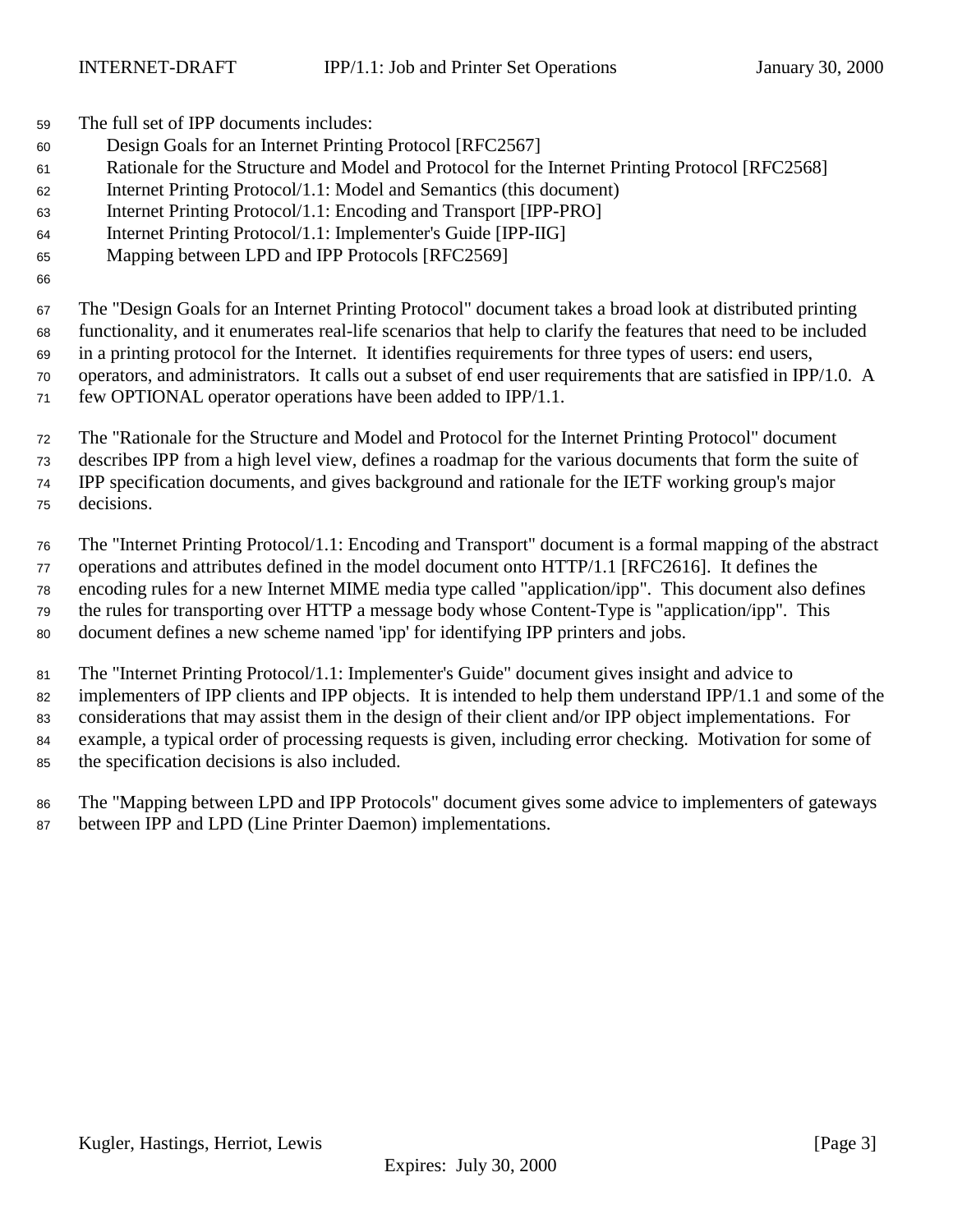| 88  | <b>Table of Contents</b> |  |  |
|-----|--------------------------|--|--|
| 89  | 1                        |  |  |
|     | 2                        |  |  |
| 90  |                          |  |  |
| 91  | 2.1                      |  |  |
| 92  | 2.2                      |  |  |
| 93  | 3                        |  |  |
| 94  | 4                        |  |  |
| 95  | 4.1                      |  |  |
| 96  | 4.1.1                    |  |  |
| 97  | 4.1.2                    |  |  |
| 98  | 4.1.3                    |  |  |
| 99  | 4.2                      |  |  |
| 100 | 4.2.1                    |  |  |
| 101 | 4.2.2                    |  |  |
| 102 | 4.2.3                    |  |  |
| 103 | 4.3                      |  |  |
| 104 | 5                        |  |  |
| 105 | 5.1                      |  |  |
| 106 | 5.2                      |  |  |
| 107 | 6                        |  |  |
| 108 | 6.1                      |  |  |
| 109 | 6.2                      |  |  |
| 110 | 6.3                      |  |  |
| 111 | 6.4                      |  |  |
| 112 | 6.5                      |  |  |
|     |                          |  |  |
| 113 | 7                        |  |  |
| 114 | 7.1                      |  |  |
| 115 | 8                        |  |  |
| 116 | 8.1                      |  |  |
| 117 | 8.2                      |  |  |
| 118 | 8.3                      |  |  |
| 119 | 9                        |  |  |
| 120 | 10                       |  |  |
| 121 | 11                       |  |  |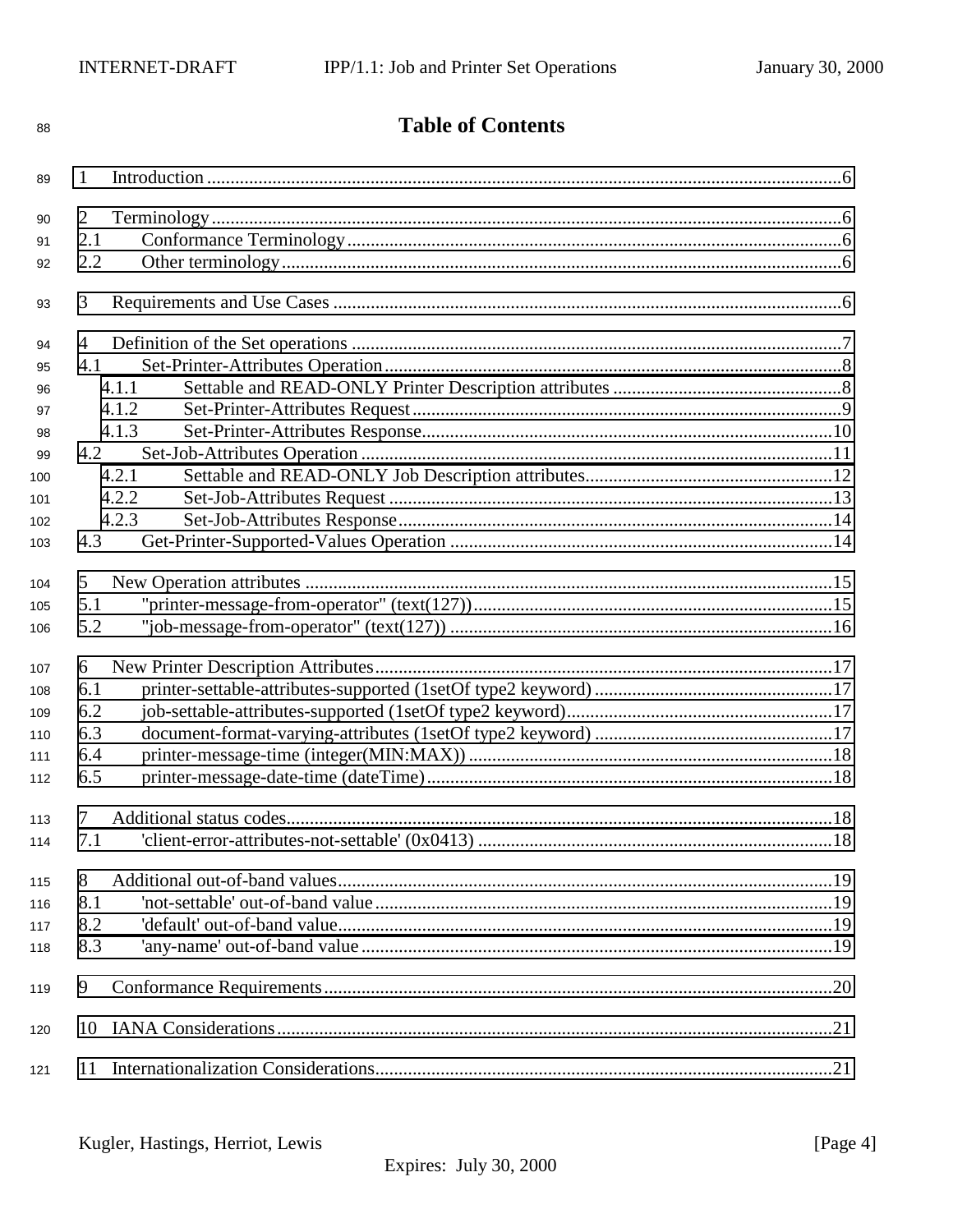| 122        |                                                                                       |  |
|------------|---------------------------------------------------------------------------------------|--|
| 123        |                                                                                       |  |
| 124        |                                                                                       |  |
| 125        |                                                                                       |  |
| 126        | 15.1                                                                                  |  |
| 127        | 15.2                                                                                  |  |
| 128        | Changes to the December 8, 1999 version to make the January 4, 2000 version24<br>15.3 |  |
| 129        |                                                                                       |  |
| 130        |                                                                                       |  |
| 131<br>132 |                                                                                       |  |

# **Table of Tables**

| 134 |                                                                                                         |  |
|-----|---------------------------------------------------------------------------------------------------------|--|
| 135 |                                                                                                         |  |
| 136 |                                                                                                         |  |
| 137 |                                                                                                         |  |
| 138 | Table 5 - Values allowed for Printer Job Template Attributes in the Set-Printer-Attributes Operation 27 |  |
| 139 | Table 6 - Values allowed for Printer Description Attributes in the Set-Printer-Attributes Operation 27  |  |
| 140 | Table 7 - Printer Job Template Attributes returned from Get-Printer-Supported-Values29                  |  |
| 141 | Table 8 - Printer Job Template Attributes returned from Get-Printer-Supported-Values29                  |  |
| 142 |                                                                                                         |  |
| 143 | Table 10 - Printer Job Template Attributes returned from Get-Printer-Supported-Values30                 |  |
| 144 | Table 11 - Printer Job Template Attributes returned from Get-Printer-Supported-Values30                 |  |
| 145 | Table 12 - Printer Description Attributes returned from Get-Printer-Supported-Values30                  |  |
| 146 | Table 13 - Printer Description Attributes returned from Get-Printer-Supported-Values31                  |  |
| 147 | Table 14 - Printer Description Attributes returned from Get-Printer-Supported-Values31                  |  |
| 148 |                                                                                                         |  |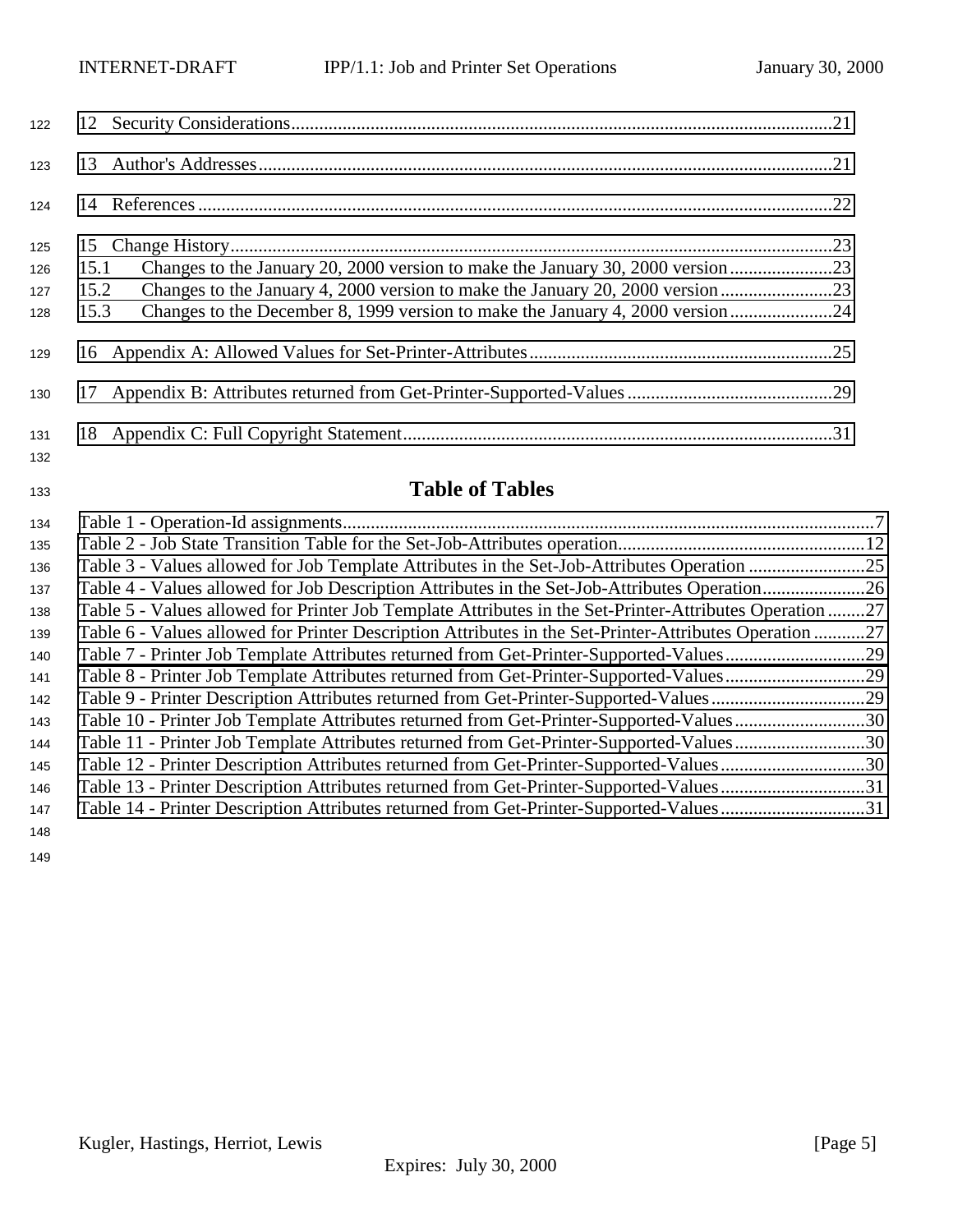#### <span id="page-5-0"></span>**1 Introduction**

 The Internet Printing Protocol (IPP) is an application level protocol that can be used for distributed printing using Internet tools and technologies. IPP version 1.1 [ipp-mod, ipp-pro] focuses on end user functionality with a few administrative operations included. This document defines additional OPTIONAL end user, operator, and administrator Set-Job-Attributes and Set-Printer-Attributes operations used to modify Job objects and Printer objects. It also defines a third Get-Printer-Supported-Values operation that returns values that the Printer will accept for setting its "xxx-supported" attributes. The Get-Printer-Supported-Values operation MUST be supported, if the Set-Printer-Attributes operation is supported.

 This document is a registration proposal for an extension to IPP/1.0 [RFC2565, RFC2566] and IPP/1.1 [ipp-mod, ipp-pro] following the registration procedures in those documents.

#### **2 Terminology**

This section defines terminology used throughout this document.

#### **2.1 Conformance Terminology**

 Capitalized terms, such as MUST, MUST NOT, REQUIRED, SHOULD, SHOULD NOT, MAY, NEED NOT, and OPTIONAL, have special meaning relating to conformance. These terms are defined in [ipp-mod] section 12.1 on conformance terminology, most of which is taken from RFC 2119 [RFC2119].

- The following specialization of these terms apply to this document:
- REQUIRED: if an implementation supports the extensions described in this document, it MUST support a REQUIRED feature.
- OPTIONAL: if an implementation supports the extensions described in this document, it MAY support an OPTIONAL feature.

#### **2.2 Other terminology**

 This document uses terms such as "attributes", "keywords", and "support". These terms have special meaning and are defined in the model terminology [ipp-mod] section 12.2.

#### **3 Requirements and Use Cases**

- The following requirements and usage are intended to be met by the specification in this document.
- 1. The end-user and the operator need a way to modify a Job that is in the 'pending' or 'pending-held' state.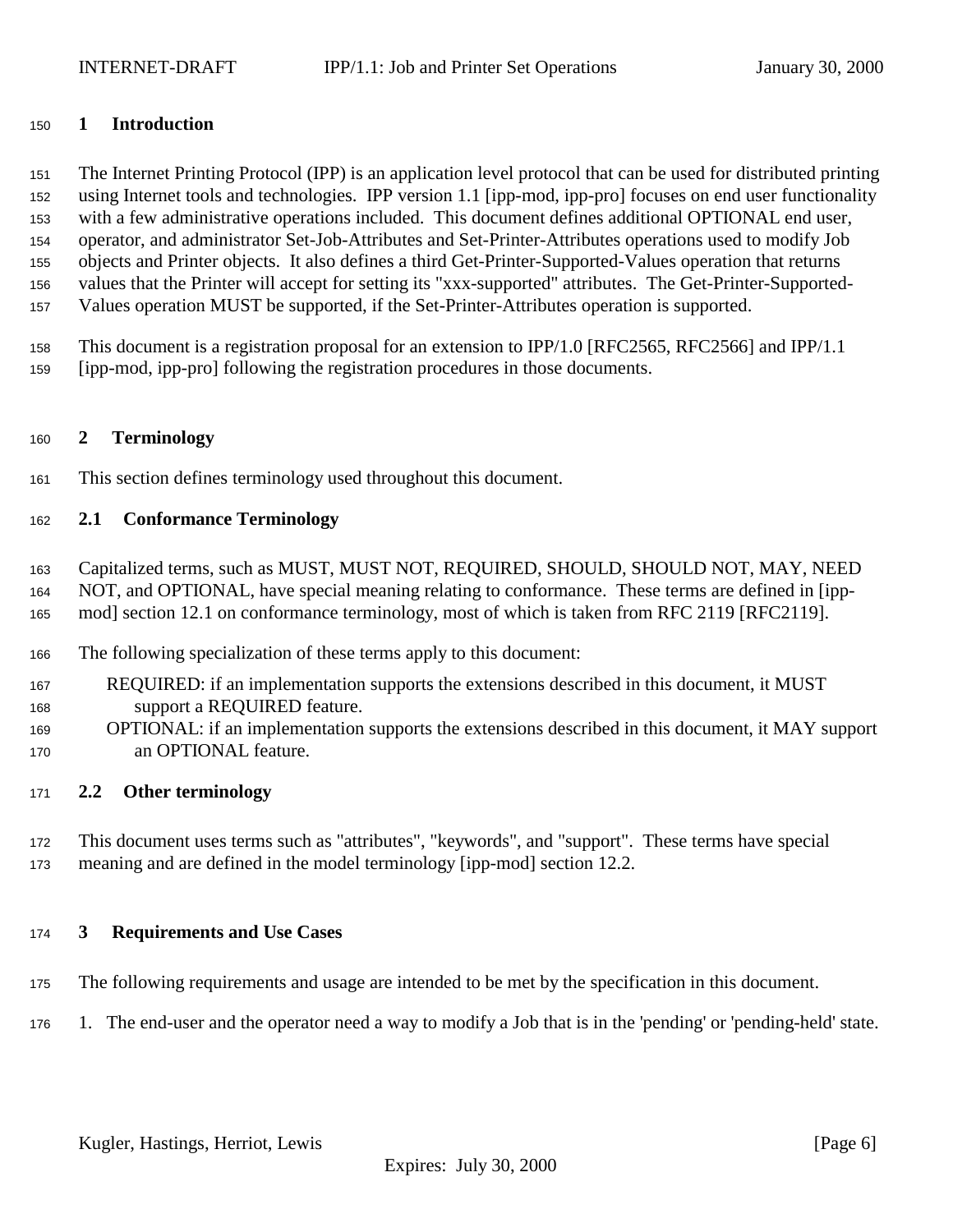- <span id="page-6-0"></span>Usage: The end-user discovers that he/she forgot to include a print instruction, such as "finishings" =
- 'staple' after submitting a job. Rather than canceling the job and resubmitting it to the same Printer, the end-user is able to modify the job on the Printer.
- The operator needs to modify a job because it is requesting a particular kind of media for which there is no more, but the policy is to print the job on a comparable medium.
- 2. The system administrator needs a way to re-configure or change the policy of the IPP Printer remotely.
- Usage: The system administrator is adding additional media to the supported media list.
- The system administrator is reducing the capability of the IPP Printer by removing one of the operations from the supported operations list, such as Cancel-Job, because the policy is to run the IPP Printer like a public FAX.
- The system administrator is remotely configuring the Printer after installing it, and so is replacing the Printer Description attributes that have the out-of-band 'no-value' value (see [ipp-mod] section 4.1) with 189 the proper values.

## **4 Definition of the Set operations**

 The Set-Printer-Attributes operation (as are all Printer operations) are directed at Printer objects. A client MUST always supply the "printer-uri" operation attribute in order to identify the correct target of the operation. These descriptions assume all of the common semantics of IPP/1.1 Model and Semantics document [ipp-mod] section 3.1.

 The Set-Job-Attributes operation (as are all Job operations) are directed at Job objects. A client MUST always supply some means of identifying the Job object in order to identify the correct target of the operation. That job identification MAY either be a single Job URI or a combination of a Printer URI with a Job ID as defined in [ipp-mod]. The IPP object implementation MUST support both forms of identification for every job. If possible, a client SHOULD use the Printer URI with a Job ID rather than a Job URI, since the 32-bit "job-id" is more readily translated to and from other print protocols that MAY be serving as gateways into or out of the IPP implementation.

- The Set Printer operations are summarized in Table 1:
- 

| 203 | <b>Table 1 - Operation-Id assignments</b> |
|-----|-------------------------------------------|
|     |                                           |

| <b>Operation Name</b>  | Operation-Id | Brief description                                      |
|------------------------|--------------|--------------------------------------------------------|
| Set-Printer-Attributes | $0x$ ??      | Sets attribute values of the target Printer object     |
| Set-Job-Attributes     | $0x$ ??      | Sets attribute values of the target Job object         |
| Get-Printer-Supported- | $0x$ ??      | Gets values that are valid for setting "xxx-supported" |
| Values                 |              | attributes using the Set-Printer-Attributes operation  |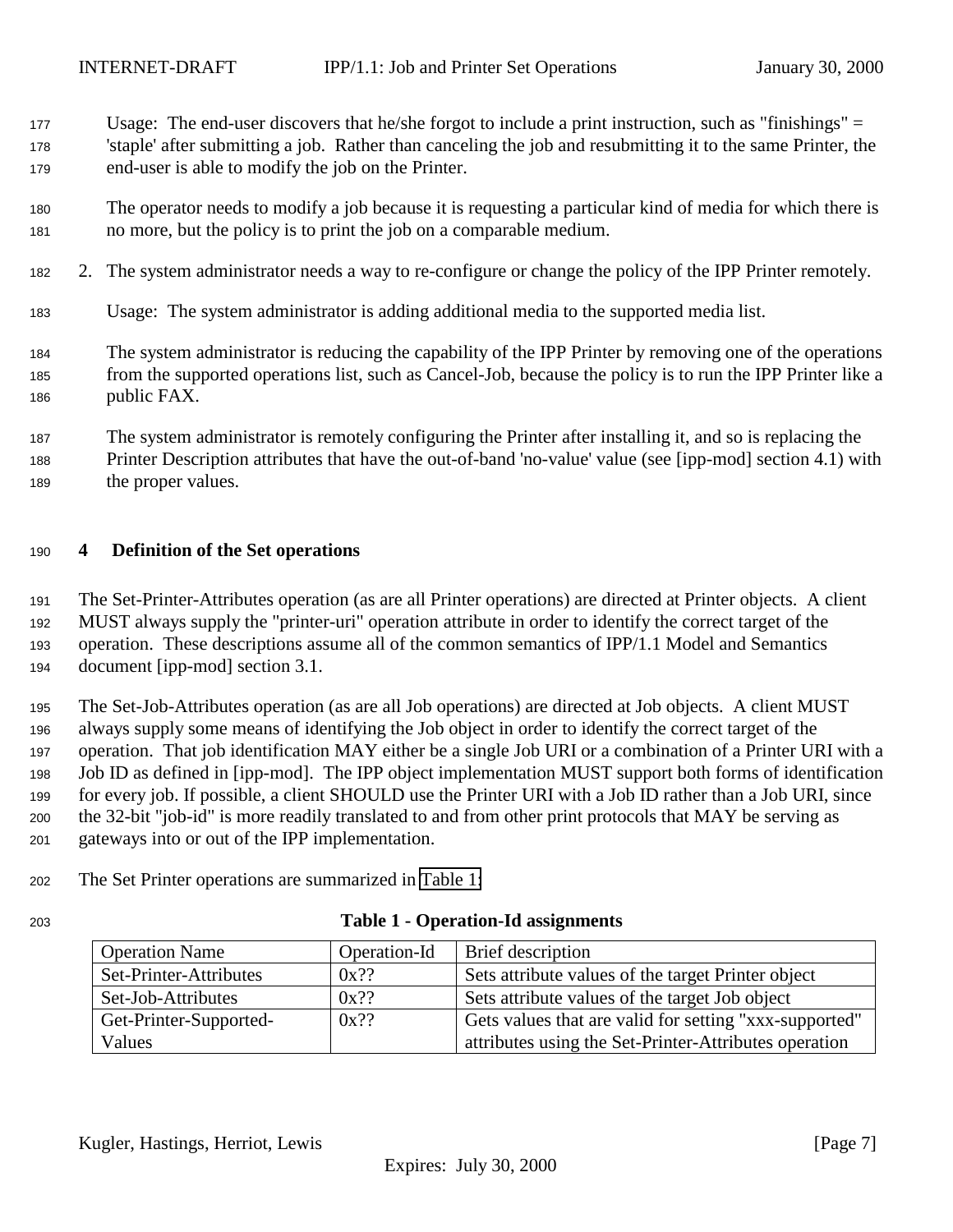#### <span id="page-7-0"></span>**4.1 Set-Printer-Attributes Operation**

 This OPTIONAL operation allows a client to set the values of the attributes of a Printer object. In the request, the client supplies the set of Printer attribute names and values that are to be set. In the response, the Printer object returns success or rejects the entire request with indications of which attribute or attributes could not be set.

 The Printer object validates the client-supplied attributes in the Set-Printer-Attributes request . For an attribute to validate it MUST meet all of the following rules:

- o The Printer MUST support the attribute
- o The attribute MUST NOT be read-only
- o The Printer MUST support the value according to the rules defined in Appendix A

 If any of the supplied attributes does not validate, the Printer object MUST reject the entire operation; the Printer object MUST NOT partially set some of the supplied attributes. In other words, after the operation, all the supplied attributes MUST be set or none of them MUST be set.

 The Printer MUST accept this operation in any state, i.e., for any of the values of the Printer object's "printer-state", "printer-state-reasons", and "printer-is-accepting-jobs" attributes, unless explicitly defined otherwise in the definition of the values.

 This operation MUST NOT change the value of attributes not specified in the operation unless this document explicitly specifies such side-effects, e.g. when the operation sets "printer-message-from- operator", it also sets "printer-message-time" and "printer-message-date-time". In particular, if this operation changes an "xxx-default" attribute, the new value MUST be in the "xxx-supported" attribute or the operation MUST contain a new value for "xxx-supported" which contains the new value for the "xxx-default". Otherwise, the Printer MUST reject the operation.

#### **4.1.1 Settable and READ-ONLY Printer Description attributes**

If the Printer supports the Set-Printer-Attributes operation, then it SHOULD support setting of:

- all Job Template Default ("xxx-default") attributes
- all Job Template Supported ("xxx-supported") attributes
- all Job Template Ready ("xxx-ready") attributes
- that the implementation supports (see [ipp-mod] section 4.2 and extensions).
- Some Printer Description attributes (see [ipp-mod] section 4.4) MUST NOT be settable, i.e., they are

 READ-ONLY. An attribute marked as "read-only" in the Printer Description attribute table in Appendix A is such an attribute. Printer Description attributes that are not marked as "read-only" MAY be settable

using the Set-Printer-Attributes operation, depending on implementation.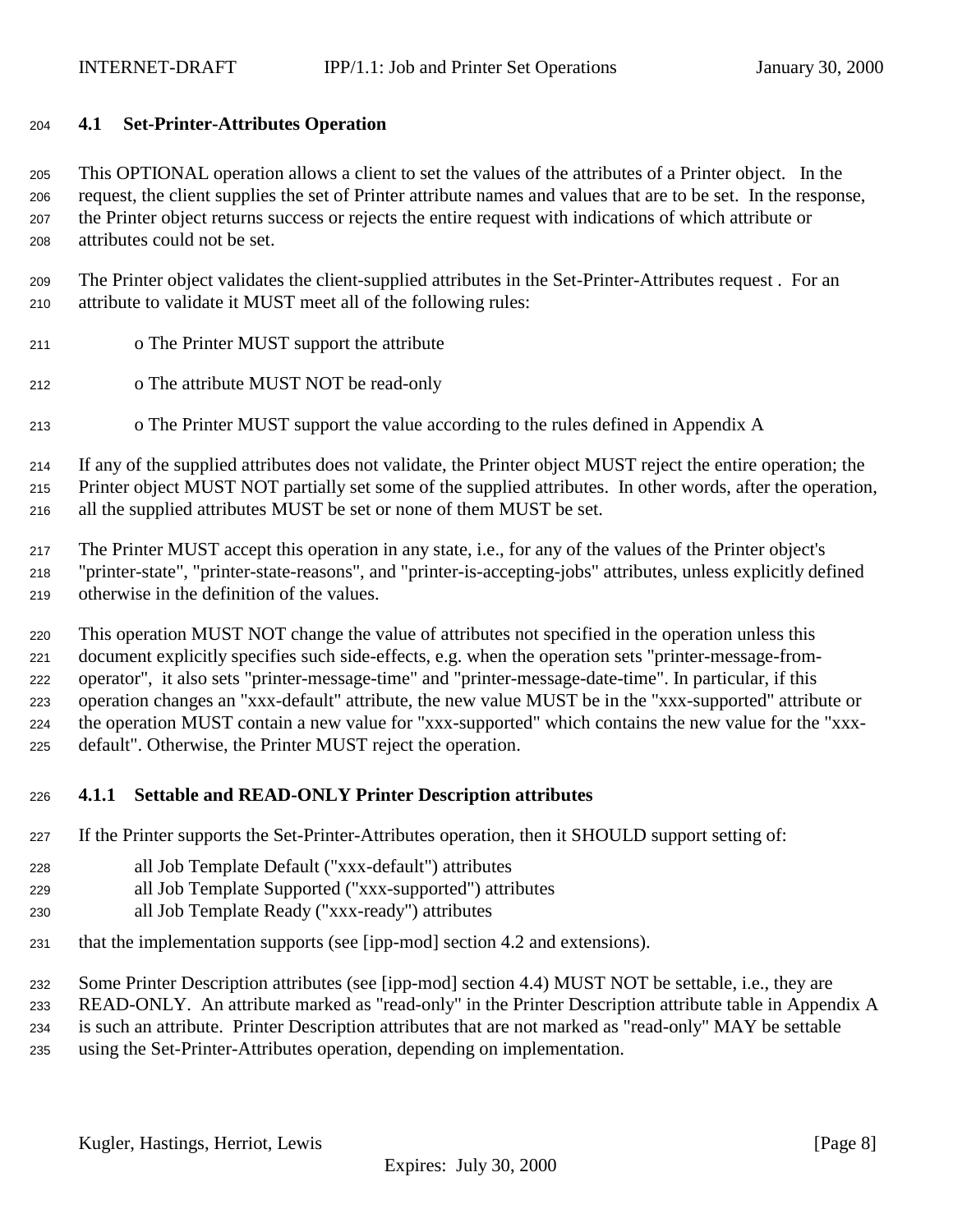<span id="page-8-0"></span> Note: From now on, all extensions that define new object attributes will indicate whether or not they are READ-ONLY, by including the "READ-ONLY" adjective in their descriptions and/or explicitly stating whether they MAY be settable.

 If "xxx-supported" Printer Description attribute are settable, then they MUST affect the behavior of the implementation. If they are READ-ONLY then they reflect the implementation and cannot be changed using the Set-Printer-Attributes operation. Consider the following examples:

 For example, if the "operations-supported" Printer Description attribute (see [ipp-mod] section 4.4.15) is settable in a particular implementation, then changing its value with a Set-Printer- Attributes operation MUST affect the operations that the implementation accepts or rejects. Such an implementation will need to be able to reject values for operations that it contains no code support for. If the "operations-supported" Printer Description attribute is not settable in a particular implementation, then that implementation MUST reject an attempt to set it with a Set-Printer-Attributes operation and return the 'client-error-attributes-not-settable' status code (see section [7.1\)](#page-17-0).

 *Access Rights:*The authenticated user (see [ipp-mod] section 8.3) performing this operation must be an operator or administrator of the Printer object (see [ipp-mod] Sections 1 and 8.5).

 Most Printer attributes will require administrator privileges to set, such as "xxx-supported", while some will require operator privileges only, such as "media-ready" and "printer-message-from-operator". Which attributes require which privileges depends on implementation and MAY depend on site policy.

- **4.1.2 Set-Printer-Attributes Request**
- The following sets of attributes are part of the Set-Printer-Attributes Request:
- Group 1: Operation Attributes
- Natural Language and Character Set:
- The "attributes-charset" and "attributes-natural-language" attributes as described in [ipp-mod] section 3.1.4.1.
- Target:

 The "printer-uri" (uri) operation attribute which is the target for this operation as described in [ipp-mod] section 3.1.5.

Requesting User Name:

- The "requesting-user-name" (name(MAX)) attribute SHOULD be supplied by the client as described in [ipp-mod] section 8.3.
- "document-format" (mimeMediaType):
- The client OPTIONALLY supplies this attribute. The Printer object MUST support this attribute. This attribute is useful for a client to select the document-format to which the attribute modification
- should be applied. A Printer implementation MAY allow some attributes to have different values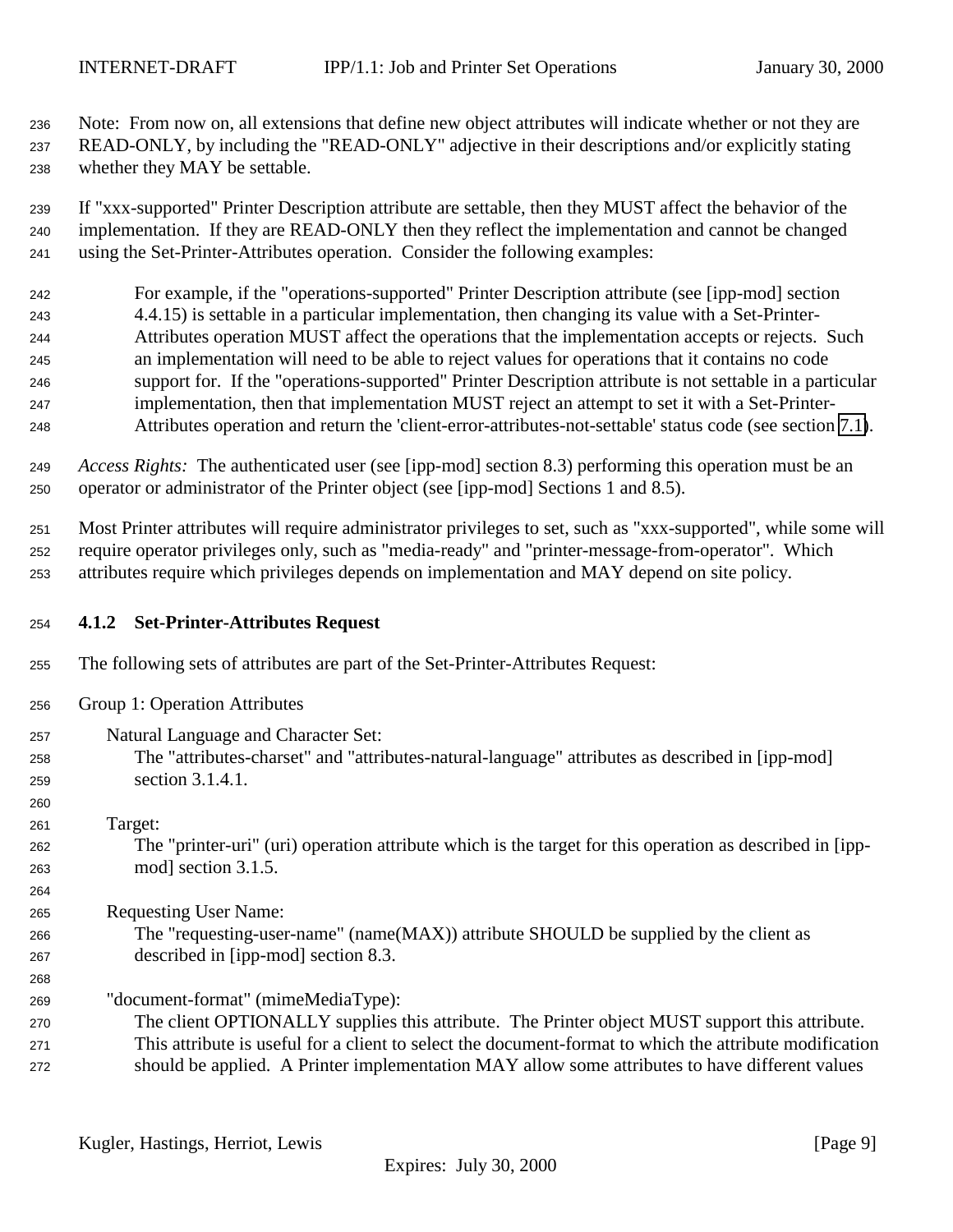<span id="page-9-0"></span> for each document format that it supports. See [ipp-mod] section 3.2.5.1 "Get-Printer-Attributes Request".

 If the client includes this attribute, the Printer MUST change the supplied attributes for the document format specified by this attribute. If a supplied attribute is a member of the "document- format-varying-attributes" (i.e., the attribute varies by document format, see section [6.3\)](#page-16-0), the Printer MUST change the supplied attribute for the document format specified by this attribute, but not for other document formats. If a supplied attribute isn't a member of the "document-format-varying- attributes" (i.e. it doesn't vary by document format), the Printer MUST change the supplied attribute for all document formats.

 If the client omits this attribute, the Printer MUST change the supplied attributes for all document formats whether they vary by document-format or not.

 If the client supplies a value for the "document-format" Operation attribute that is either 'application/octet-stream' or not supported by the Printer, i.e., is not among the values of the Printer object's "document-format-supported" attribute, the Printer object MUST reject the operation and return the 'client-error-document-format-not-supported' status code. Note: the document-format 'application/octet-stream' is the union of several document-formats (see [ipp-mod] section 3.2.5.1, Get-Printer-Attributes) and is not a true document-format.

Group 2: Printer Attributes

 The client MUST supply a set of Printer attributes with one or more values (including explicitly allowed out-of-band values) as defined in [ipp-mod] section 4.2 Job Template Attributes ("xxx- default", "xxx-supported", and "xxx-ready" attributes), section 4.4 Printer Description Attributes, and any attribute extensions supported by the Printer. The value(s) of each Printer attribute supplied in Group 2 replaces the value(s) of the corresponding Printer attribute on the target Printer object. For attributes that can have multiple values (1setOf), all values supplied by the client replace all values of the corresponding Printer object attribute. If a Printer object attribute had not been configured yet and so had the 'no-value' out-of-band value (see [ipp-mod] section 4.1), the supplied value(s) replace the 'no-value' value.

#### **4.1.3 Set-Printer-Attributes Response**

- The Printer object returns the following sets of attributes as part of the Get-Printer-Attributes Response:
- Group 1: Operation Attributes

Status Message:

- In addition to the REQUIRED status code returned in every response, the response OPTIONALLY includes a "status-message" (text(255)) and/or a "detailed-status-message" (text(MAX)) operation
- attribute as described in [ipp-mod] sections 13 and 3.1.6.
-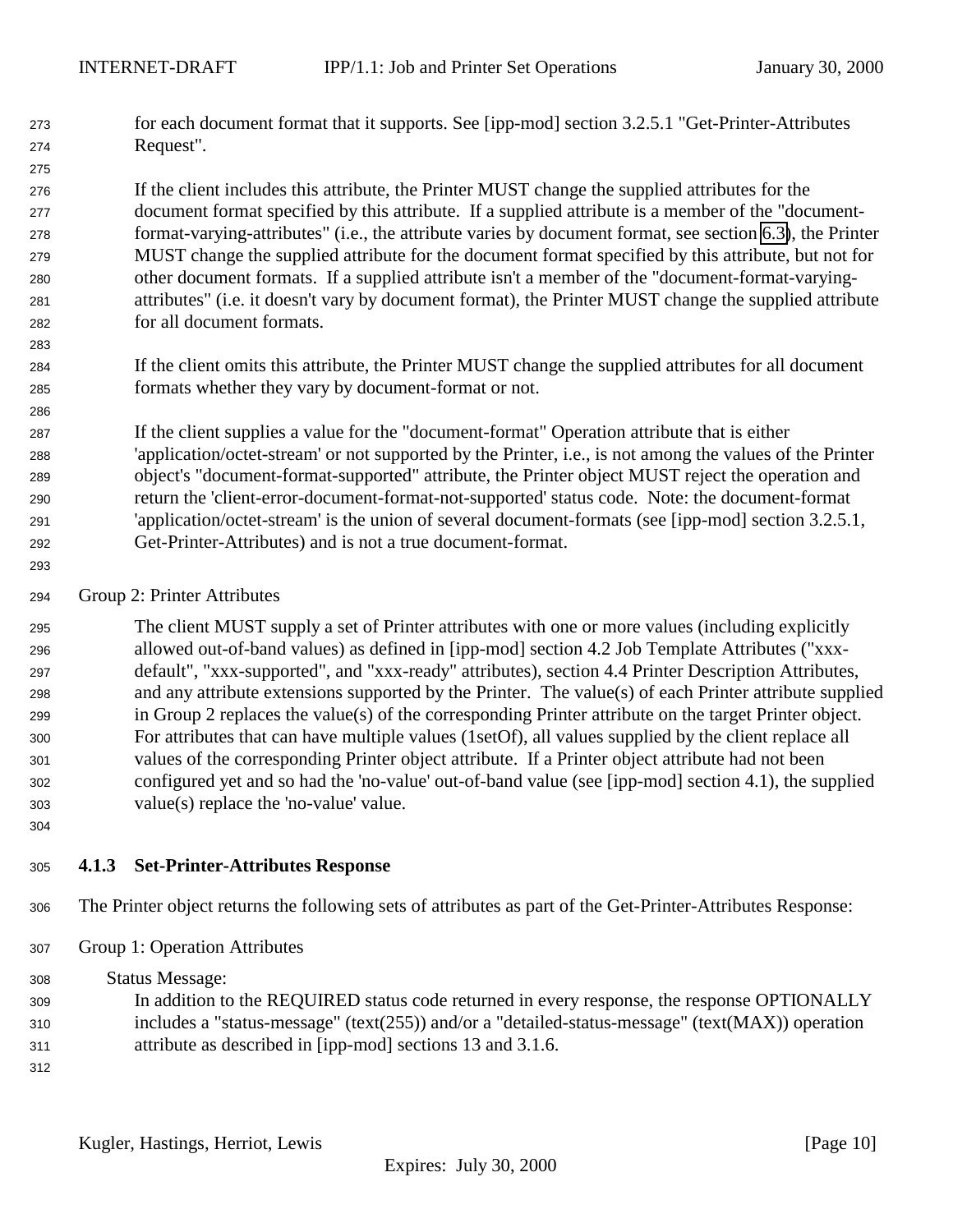<span id="page-10-0"></span>Natural Language and Character Set:

- The "attributes-charset" and "attributes-natural-language" attributes as described in [ipp-mod] section 3.1.4.2.
- Group 2: Unsupported Attributes
- See [ipp-mod] section 3.1.7 for details on returning Unsupported Attributes.

## If some of the attributes in the operation fail to validate, the Printer MUST reject the operation, MUST NOT change any Printer attributes, and MUST return the 'client-error-attributes-not-settable' status code. In this group, the Printer MUST also return all attributes that fail to validate. The following are the reasons that an attribute fails to validate and the value returned for the attribute:

- The Printer doesn't support the attribute: return the attribute with the "out-of-band" value 'unsupported' (see [ipp-mod] section 3.1.7 and [ipp-pro]).
- The attribute is read-only: return the attribute with the "out-of-band" value 'not-settable' (see section [8.1\)](#page-18-0).
- The Printer doesn't support the value: if the attribute in the operation has a single value return it. If the attribute in the operation is multi-valued, return only those values in a 1setOf that are not supported.
- 

#### **4.2 Set-Job-Attributes Operation**

 This OPTIONAL operation allows a client to set the values of the attributes of a Job object. In the request, the client supplies the set of Job attribute names and values that are to be set. In the response, the IPP object returns success or rejects the entire request with indications of which attribute or attributes could not be set.

 This operation is almost identical to the Set-Printer-Attributes operation (see section [4.1\)](#page-7-0). The only differences are that the Set-Job-Attributes operation is directed at a Job object rather than a Printer object, there is no "document-format" operation attribute used when setting a Job object, and the validation is the same as the Job Creation operations (Print-Job, Print-URI, and Create-Job), i.e., depends on the "xxx-supported" Printer Description attributes (see [ipp-mod] section 3.1).

 The validation of the Set-Job-Attributes request is performed by the Printer as if the job had been submitted originally with the new values and with "ipp-attribute-fidelity" set to 'true', i.e., all modified attributes MUST be supported along with the attributes not modified. If such a Job Creation operation would have been accepted, then the Set-Job-Attributes MUST be accepted. If such a Job Creation operation would have been rejected, then the Set-Job-Attributes MUST be rejected and the Job MUST be unchanged. In addition, if any of the supplied attributes are not supported, are not settable, or the values are not supported, the Printer object MUST reject the entire operation; the Printer object MUST NOT partially set some of the supplied attributes. In other words, after the operation, all the supplied attributes MUST be set or none of them MUST be set.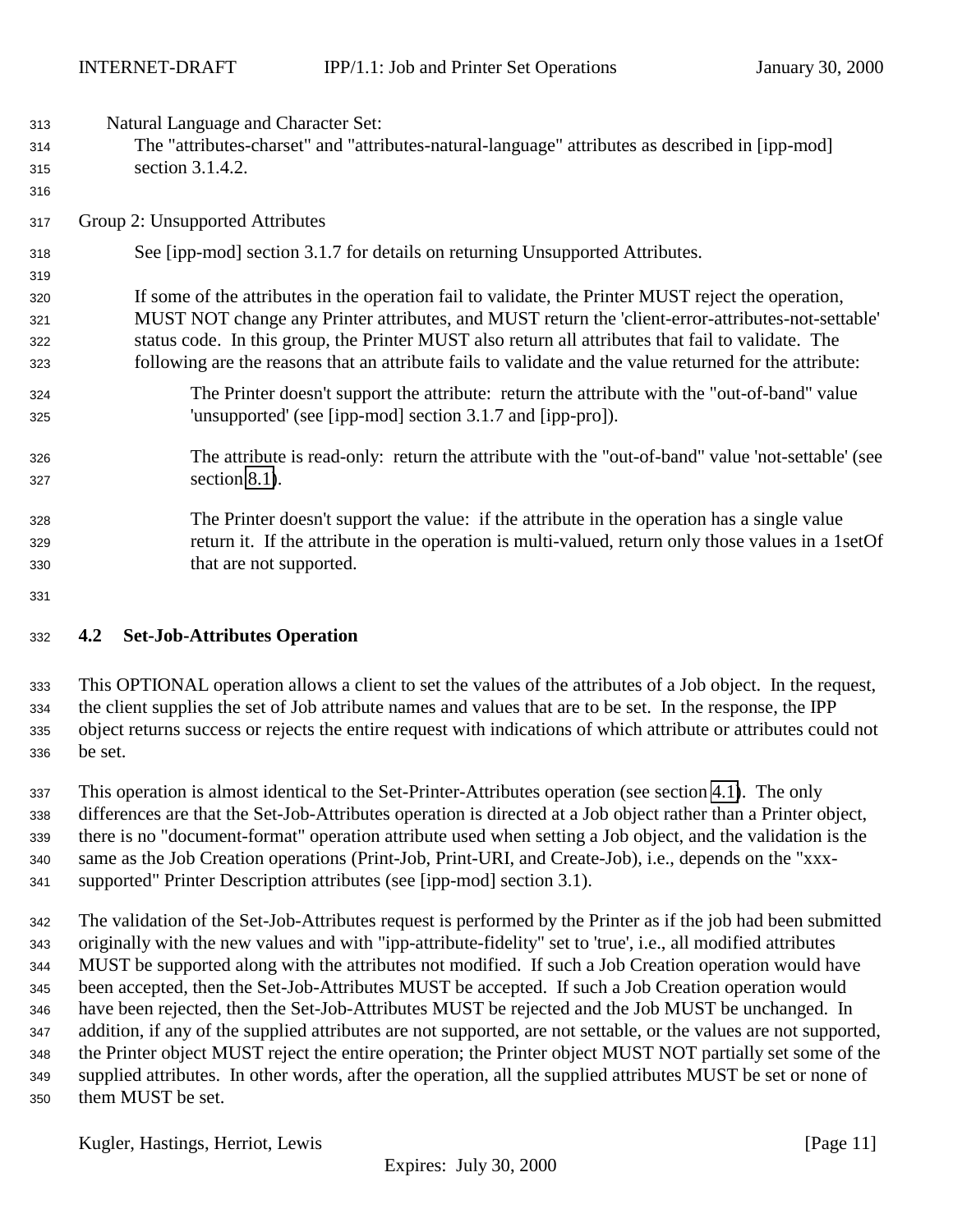<span id="page-11-0"></span> If a client supplies a job attribute in a Set-Job-Attributes request that the Printer supports, and the job was originally submitted without supplying that attribute, the Printer adds the attribute to the Job object. If the attribute value is the "out-of-band" value 'default' (see section [8.2\)](#page-18-0), then attribute is changed like any value, but the Printer treats a Job attribute with the 'default' value as equivalent to the attribute not being present on the Job, i.e. the Printer uses its defaulting mechanism. As when the Job attribute is not present, the Printer MUST apply such default mechanism if the document does not contain any corresponding instruction.

<sup>358</sup> The job's current state MUST affect whether the IPP object accepts or rejects the request. In the case where <sup>359</sup> the operation creates a request for unavailable resources, the Job transitions to a new state. Table 2 shows <sup>360</sup> the allowed behaviors in each job state and the transitions.

Current "job-state" | New "job-state" | IPP object's response status code and action: 'pending' 'pending' 'successful-ok' 'pending' 'pending-held' 'successful-ok' - needed resources are not ready 'pending-held' 'pending-held' 'successful-ok' 'pending-held' 'pending' 'successful-ok' - needed resources are ready 'processing' 'processing' 'successful-ok' or 'client-error-not-possible' depending on implementation, including the attributes being set, whether the job has started marking media, etc. 'processing-stopped' 'processing-stopped' 'successful-ok' or 'client-error-not-possible' depending on implementation, including the attributes being set, whether the job has started marking media, etc. 'completed' 'completed' 'client-error-not-possible' 'canceled' 'canceled' 'client-error-not-possible' 'client-error-not-possible'

<sup>361</sup> **Table 2 - Job State Transition Table for the Set-Job-Attributes operation**

#### 362

<sup>363</sup> This operation MUST NOT change the value of attributes not specified in the operation unless this <sup>364</sup> document explicitly specifies such side-effects.

## <sup>365</sup> **4.2.1 Settable and READ-ONLY Job Description attributes**

<sup>366</sup> If the Printer supports the "job-message-from-operator" Job Description attribute (see [ipp-mod] section <sup>367</sup> 4.3.16) and the client explicitly supplies a new value for the "job-message-from-operator" in the request, <sup>368</sup> then the Printer MUST set the "job-message-from-operator" Job attribute to this new value.

- <sup>369</sup> If the Printer supports the Set-Job-Attributes operation, then it SHOULD support setting of:
- <sup>370</sup> all Job Template job ("xxx") attributes
- <sup>371</sup> that the implementation supports (see [ipp-mod] section 4.2 and extensions).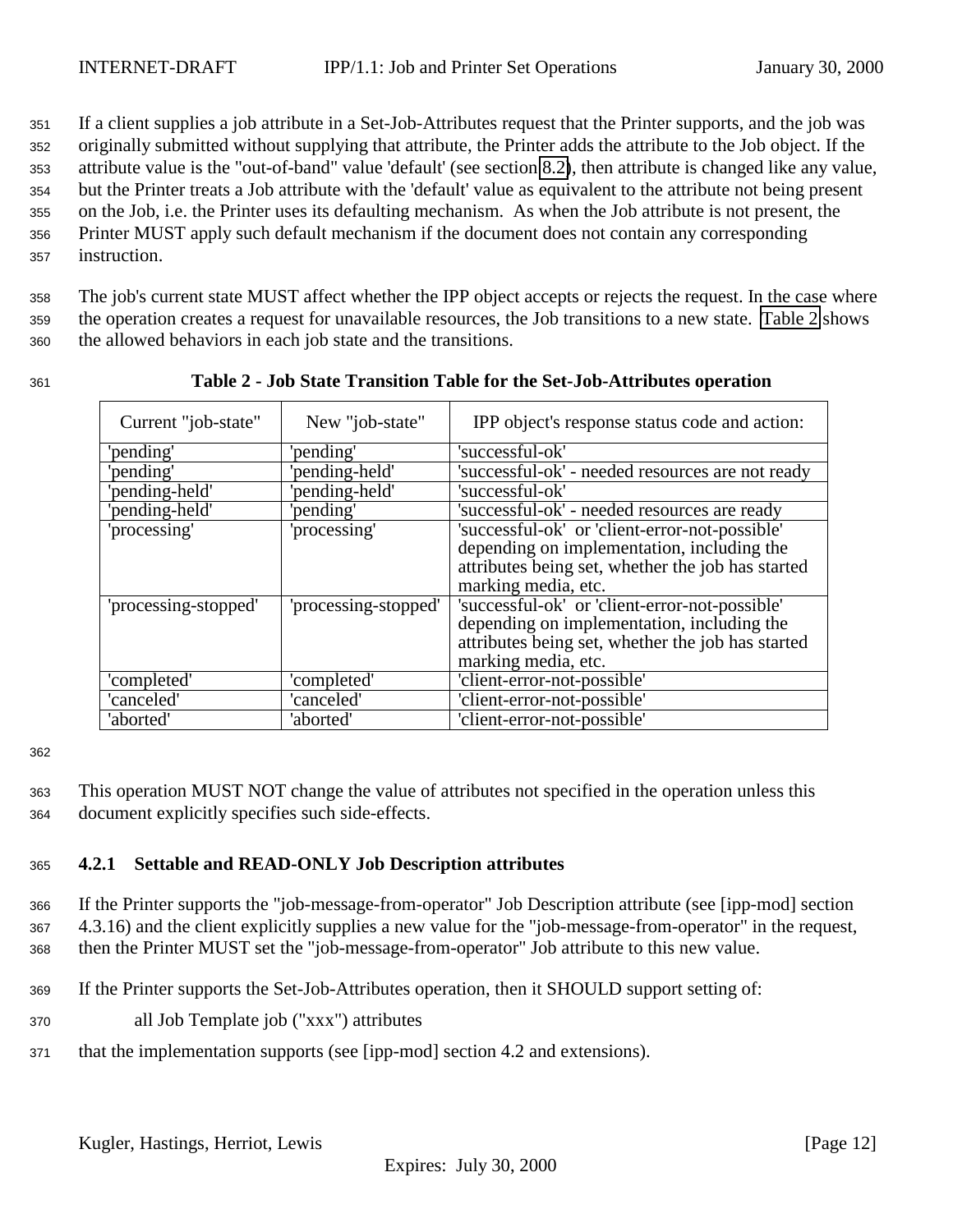<span id="page-12-0"></span>

Some Job Description attributes (see [ipp-mod] section 4.3) MUST NOT be settable, i.e., they are READ-

 ONLY. An attribute marked as "read-only" in the Job Description attribute table in Appendix A is such an attribute. The attributes not marked as "read-only" MAY be settable using the Set-Job-Attributes operation,

depending on implementation.

 Note: From now on, all extensions that define new object attributes will indicate whether or not they are READ-ONLY, by including the "READ-ONLY" adjective in their descriptions and/or explicitly stating whether they MAY be settable.

 *Access Rights:* The authenticated user (see [ipp-mod] section 8.3) performing this operation must either be the job owner (as determined in the Job Creation operation) or an operator or administrator of the Printer object (see [ipp-mod] Sections 1 and 8.5).

## **4.2.2 Set-Job-Attributes Request**

- The following sets of attributes are part of the Set-Job-Attributes Request:
- Group 1: Operation Attributes
- Natural Language and Character Set:
- The "attributes-charset" and "attributes-natural-language" attributes as described in [ipp-mod] section 3.1.4.1.
- Target:

 Either (1) the "printer-uri" (uri) plus "job-id" (integer(1:MAX)) or (2) the "job-uri" (uri) operation attribute(s) which define the target for this operation as described in [ipp-mod] section 3.1.5.

Requesting User Name:

- The "requesting-user-name" (name(MAX)) attribute SHOULD be supplied by the client as described in [ipp-mod] section 8.3.
- 

Group 2: Job Attributes

 The client MUST supply a set of Job attributes with one or more values (including explicitly allowed out-of-band values) as defined in [ipp-mod] section 4.2 Job Template Attributes ("xxx" attributes), section 4.3 Job Description Attributes, and any attribute extensions supported by the Printer. The value(s) of each Job attribute supplied in Group 2 replaces the value(s) of the corresponding Job attribute on the target Job object. For attributes that can have multiple values (1setOf), all values supplied by the client replace all values of the corresponding Job object attribute. If the client supplies an "xxx" attribute with the 'default' out-of-band value (see section [8.2\)](#page-18-0), the effect is as if the "xxx" attribute had not been submitted with the job in the Job Creation operation, i.e., the Printer applies its "xxx-default" value if the document content contains no corresponding print instruction. However, the "xxx" attribute is returned in subsequent Get-Job- Attributes and Get-Job responses with the "xxx" attribute with the explicit 'default' out-of-band value (rather than being removed from the Job object).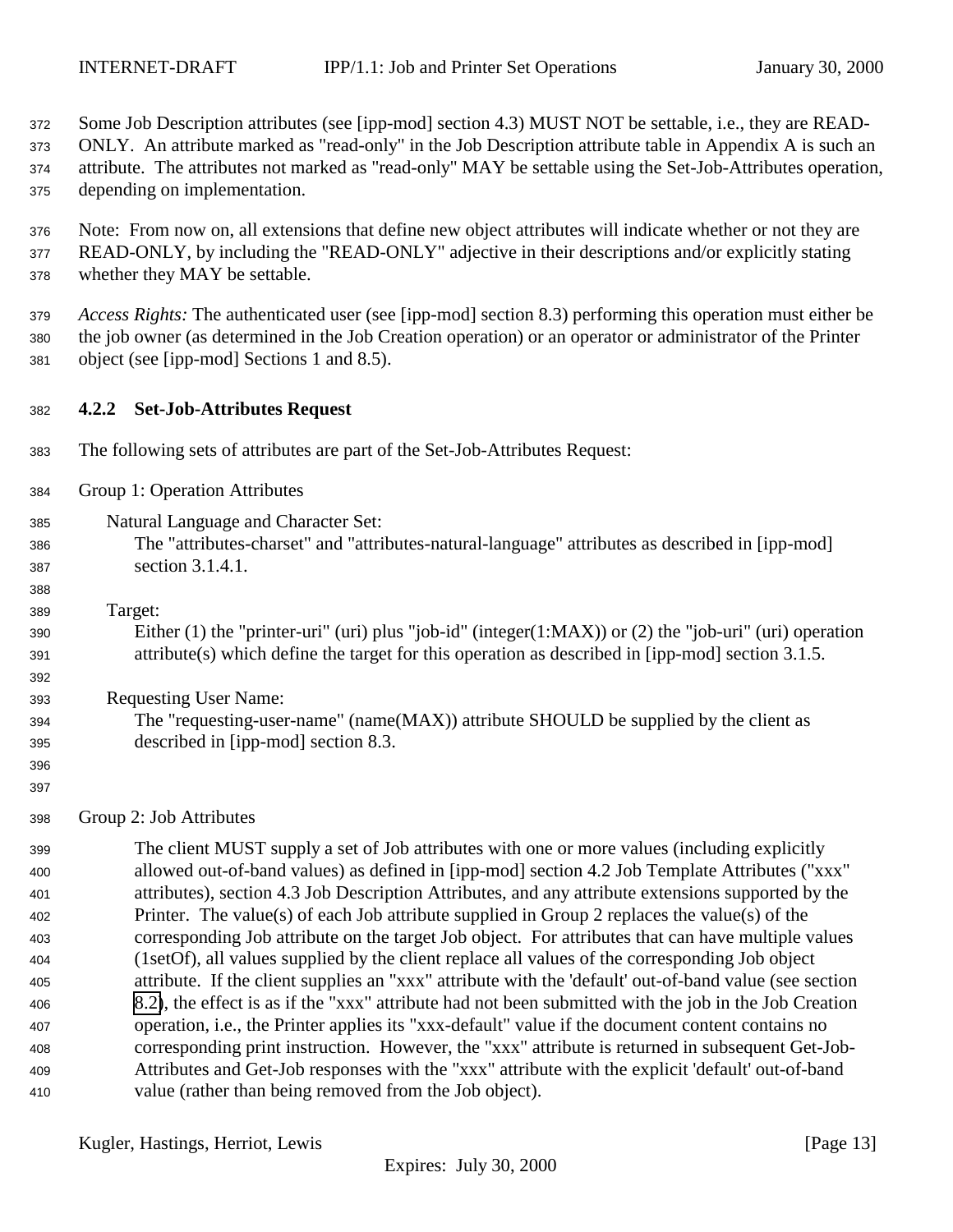- <span id="page-13-0"></span>
- **4.2.3 Set-Job-Attributes Response** The Printer object returns the following sets of attributes as part of the Set-Job-Attributes Response: Group 1: Operation Attributes Status Message: In addition to the REQUIRED status code returned in every response, the response OPTIONALLY includes a "status-message" (text(255)) and/or a "detailed-status-message" (text(MAX)) operation attribute as described in [ipp-mod] sections 13 and 3.1.6. Natural Language and Character Set: The "attributes-charset" and "attributes-natural-language" attributes as described in [ipp-mod] section 3.1.4.2. Group 2: Unsupported Attributes See [ipp-mod] section 3.1.7 for details on returning Unsupported Attributes. If some of the attributes in the operation fail to validate, the Printer MUST reject the operation, MUST NOT change any Job attributes, and MUST return the 'client-error-attributes-not-settable' status code. In this group, the Printer MUST also return all attributes that fail to validate. The following are the reasons that an attribute fails to validate and the value returned for the attribute: The Printer doesn't support the attribute: return the attribute with the "out-of-band" value 'unsupported' (see [ipp-mod] section 3.1.7 and [ipp-pro]). The attribute is read-only: return the attribute with the "out-of-band" value 'not-settable' (see section [8.1\)](#page-18-0). The Printer doesn't support the value: if the attribute in the operation has a single value return it. If the attribute in the operation is multi-valued, return only those values in a 1setOf that are not supported.

## **4.3 Get-Printer-Supported-Values Operation**

 This OPTIONAL operation allows a client to request the values that the Printer allows in the Set-Printer- Attributes operation for "xxx-supported" attributes. If the Printer supports the Set-Printer-Attributes operation, then it MUST also support this operation. This operation has identical request /response attributes to the Get-Printer-Attributes operation in IPP/1.1 [ipp-mod]. The operation also behaves identically to the Get-Printer-Attributes operation in IPP/1.1 [ipp-mod] with the following exceptions:

o Get-Printer-Supported-Values supports only "xxx-supported" attributes.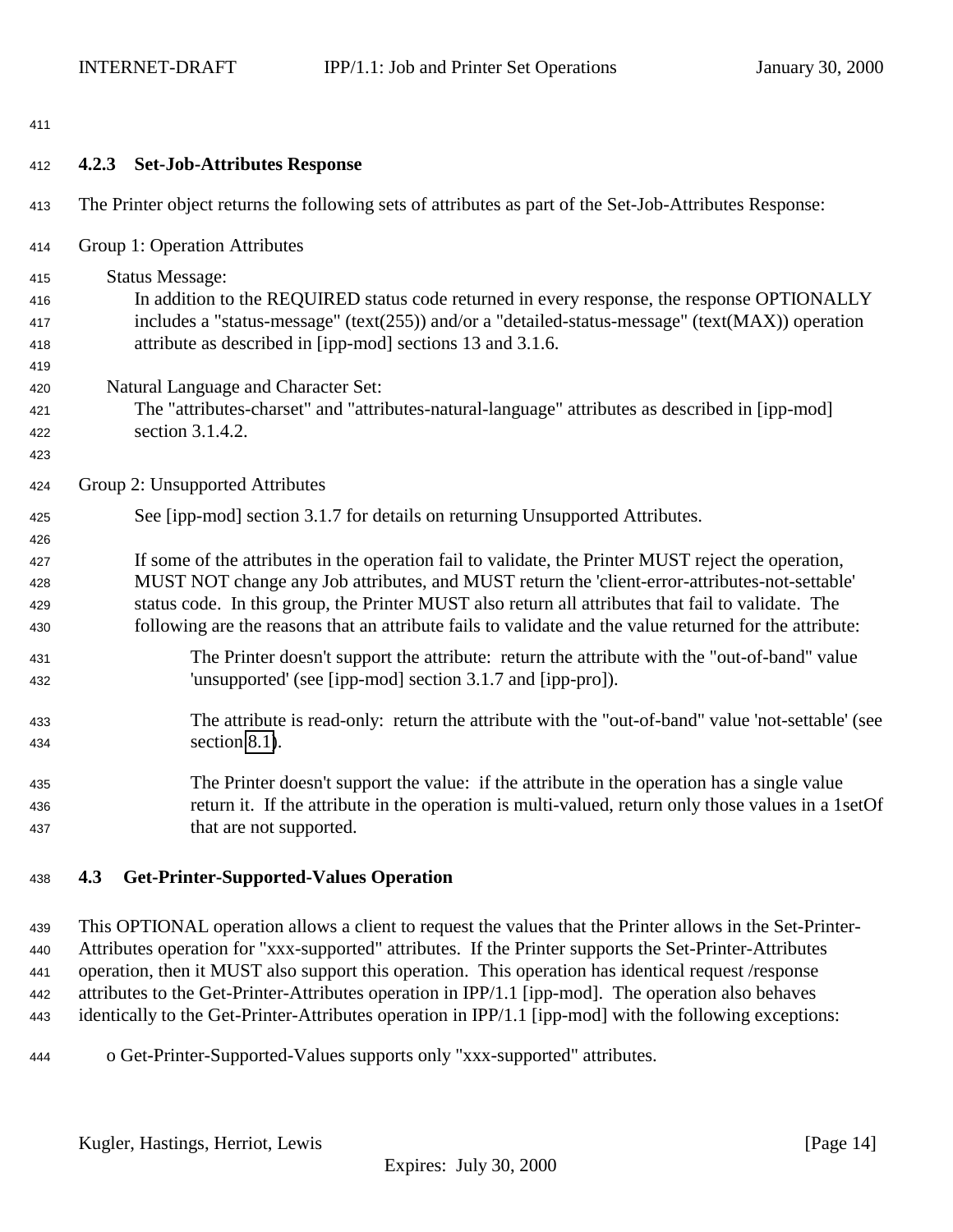<span id="page-14-0"></span> o Get-Printer-Attributes returns the current value of specified attributes and Get-Printer-Supported- Values returns values that permit a client to determine what values of "xxx-supported" attributes the Printer supports in the Set-Printer-Operation.

 o Get-Printer-Supported-Values does not return any 'name' attribute syntax values for any "xxx- supported" attributes. Instead, if the Set-Printer-Attributes operation will accept (any) name value for an "xxx-supported" attribute, then the Get-Printer-Supported-Values operation returns the 'any-value' out-of-band value (see section [8.3\)](#page-18-0) as one of the values of the "xxx-supported" attribute. In other words, the 'any-name' out-of-band value indicates that the Printer implementation supports clients setting 'name' attribute syntax values for "xxx-supported" attributes that are defined with the 'name' attribute syntax as one of their attribute syntaxes.

 For example, if the Get-Printer-Supported-Values operation returns several keywords as the value of the "media-supported" attribute, then the Set-Printer-Attributes operation MUST accept any of these keywords as values for the "media-supported" attribute. If the Get-Printer-Supported-Values operation returns an 'any-name' out-of-band value as one of the values of the "media-supported" attribute, then the Set-Printer- Attributes operation MUST accept any value whose attribute syntax is 'name' as values for the "media-supported" attribute.

- See Appendix B for a full list of values returned by this operation.
- 
- 

## **5 New Operation attributes**

 This section defines new operation attributes for use with the IPP/1.1 operations indicated. As new operations are defined they will also indicate explicitly whether these operation attributes are defined for use with them.

## **5.1 "printer-message-from-operator" (text(127))**

- The Printer SHOULD support this Operation attribute in following operations if it supports the corresponding "printer-message-from-operator" Printer Description attribute.
- Pause-Printer
- Resume-Printer
- Purge-Jobs

 The client OPTIONALLY supplies this attribute in the above operations. The value of this attribute is a message from the operator about the Printer object on which the operator is performing the operation. If this operation attribute is supported, the Printer copies the value to its "printer-message-from-operator" 477 Printer Description attribute (see [ipp-mod] section 4.4.25) even if this Operation attribute is a zero-length text value or consists solely of white space. In addition, the Printer automatically copies: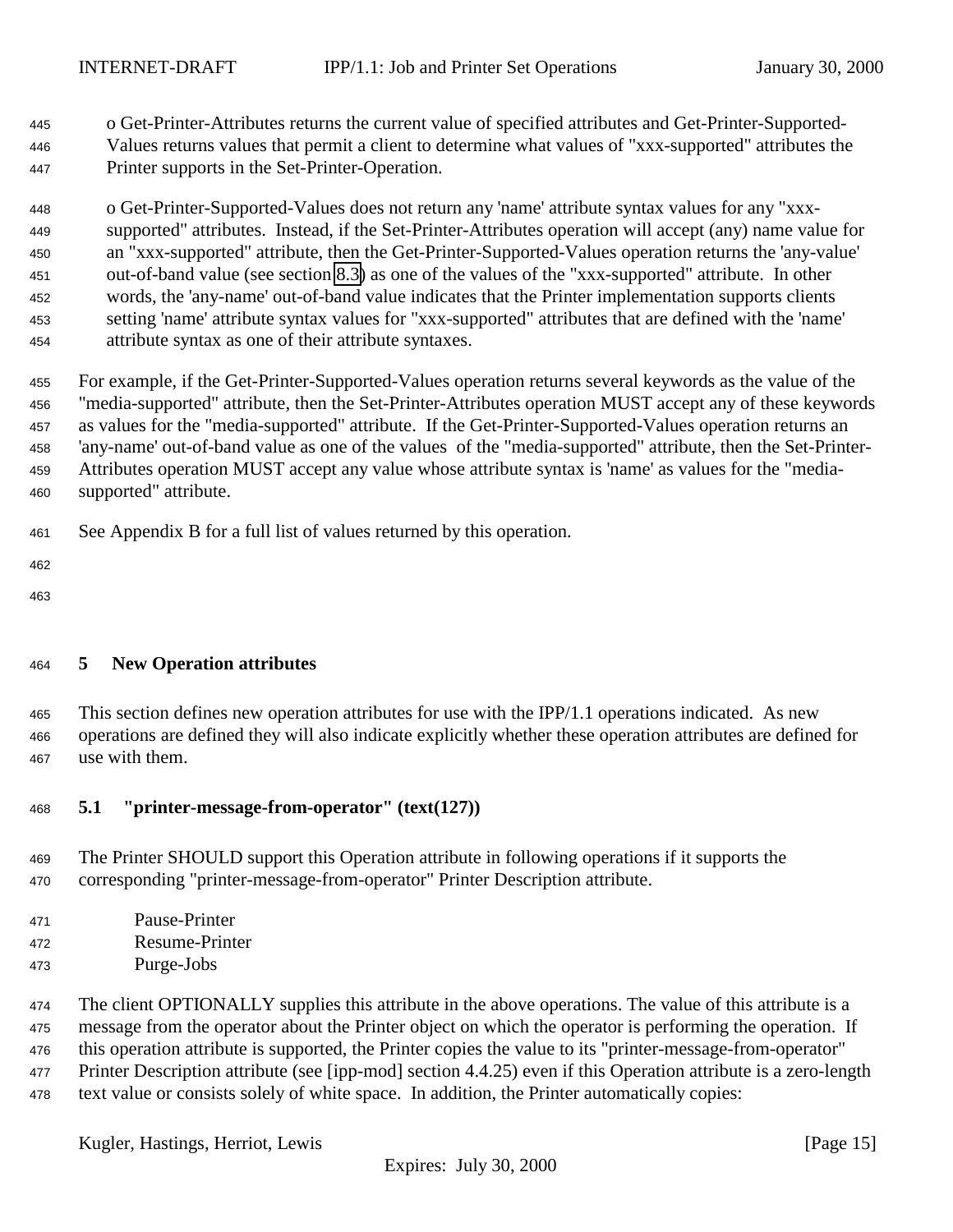- <span id="page-15-0"></span> 1. the value of its "printer-up-time" attribute (see [ipp-mod] section 4.4.29) to its "printer-message-time" attribute,
- 2. the value of its printer-current-time" (dateTime) attribute (see [ipp-mod] section 4.4.30) to its "printer-message-date-time" attribute, if supported.

 If the client omits this operation attribute, the Printer does not change the value of its "printer-message-from-operator", "printer-message-time" and "printer-message-time" Printer Description attributes.

 The "printer-message-from-operator" operation attribute MUST NOT be supported as an operation attribute for the Set-Printer-Attributes operation. If the operator wants to set the Printer's "printer-message-from- operator" Printer Description attribute when issuing the Set-Printer-Attributes operation, the client supplies the "printer-message-from-operator" explicitly with its new value as one of the Printer Description attributes in Group 2 in the request. The Printer also updates its "printer-message-time" and "printer- message-date-time" Printer Description attributes. If the client does not explicitly supply the "printer- message-from-operator" with its new value, the Printer leaves the value of the Printer's "printer-message-from-operator" Printer Description attribute unchanged.

## **5.2 "job-message-from-operator" (text(127))**

 The Printer SHOULD support this Operation attribute in following operations if it supports the corresponding "job-message-from-operator" Job Description attribute.

- Cancel-Job Hold-Job Release-Job
- Restart-Job
- The client OPTIONALLY supplies this attribute in the above operations. The value of this attribute is a message from the operator about the Job object on which the operator has just performed an operation. If supported, the Printer copies the value to the Job's "job-message-from-operator" Job Description attribute (see [ipp-mod] section 4.3.16) (even if this Operation attribute is a zero-length text value or consists solely of white space).
- If the client omits this attribute, the Printer does not change the value of its "job-message-from-operator" Job Description attribute.
- Note: There are no corresponding 'job-message-time" and "job-message-date-time" Job Description attributes, since the usual lifetime of a job is limited.
- The "job-message-from-operator" operation attribute MUST NOT be supported as an operation attribute for
- the Set-Job-Attributes operation. If the operator wants to set the Job's "job-message-from-operator" Job
- Description attribute when issuing the Set-Job-Attributes operation, the client MUST supply the "job-
- message-from-operator" with its new value as one of the Job Description attributes in Group 2 in the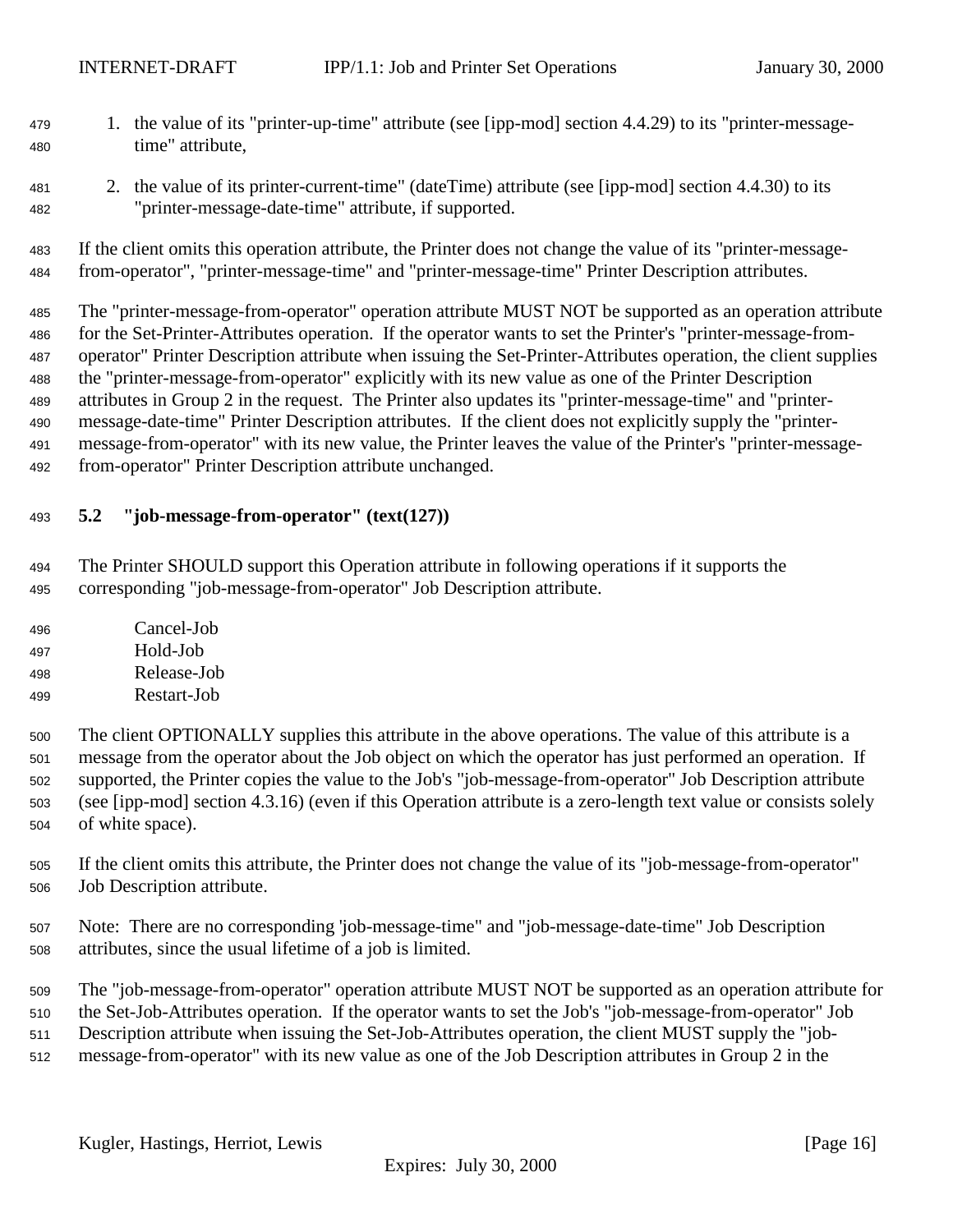<span id="page-16-0"></span> request. Otherwise, the Printer leaves the value of the Job's "job-message-from-operator" Job Description attribute unchanged by not explicitly setting the attribute.

## **6 New Printer Description Attributes**

 The following new Printer Description attributes are needed to support the new operations defined in this document.

## **6.1 printer-settable-attributes-supported (1setOf type2 keyword)**

 This READ-ONLY Printer attribute identifies the Printer object attributes that are settable in this implementation, i.e., that are settable using the Set-Printer-Attributes operations (see section [4.1\)](#page-7-0). This attribute MUST be supported if the Set-Printer-Attributes operations is supported. The Printer MUST reject attempts to set any Printer attributes that are not one of the values of this attribute, returning the 'client-error-attributes-not-settable' status code (see section [7.1\)](#page-17-0). The value of this attribute MAY depend on the value of the "document-format" operation attribute supplied in the Get-Printer-Attributes operation (see [ipp-mod] section 3.2.5.1).

- Standard keyword values are:
- 'none': There are no settable Printer attributes.
- 'xxx': Where 'xxx' is any of the keyword attribute names allowed by section [4.1.1](#page-7-0)

#### **6.2 job-settable-attributes-supported (1setOf type2 keyword)**

 This READ-ONLY Printer attribute identifies the Job object attributes that are settable in this implementation, i.e., that are settable using the Set-Job-Attributes operation (see section [4.2\)](#page-10-0). This attribute MUST be supported if the Set-Job-Attributes operations is supported. The Printer MUST reject attempts to set any Job attributes that are not one of the values of this attribute, returning the 'client-error-attributes-not-settable' status code (see section [7.1\)](#page-17-0).

- Standard keyword values are:
- 'none': There are no settable Job attributes.
- 'xxx': Where 'xxx' is any of the keyword attribute names allowed by section [4.2.1.](#page-11-0)

## **6.3 document-format-varying-attributes (1setOf type2 keyword)**

 This READ-ONLY Printer Description attribute contains a set of attribute names. This attribute SHOULD be supported by a Printer object, if the Printer object has Printer attributes whose value vary depending on document format (see [ipp-mod] Get-Printer-Attributes operation). This attribute specifies which attribute values can vary by document-format. If an attribute's name "xxx" is a member of this attribute and the value of attribute "xxx" is changed with the Set-Printer-Attributes operation that included the "document-format" operation attribute, then the Printer MUST change the value for the specified document format and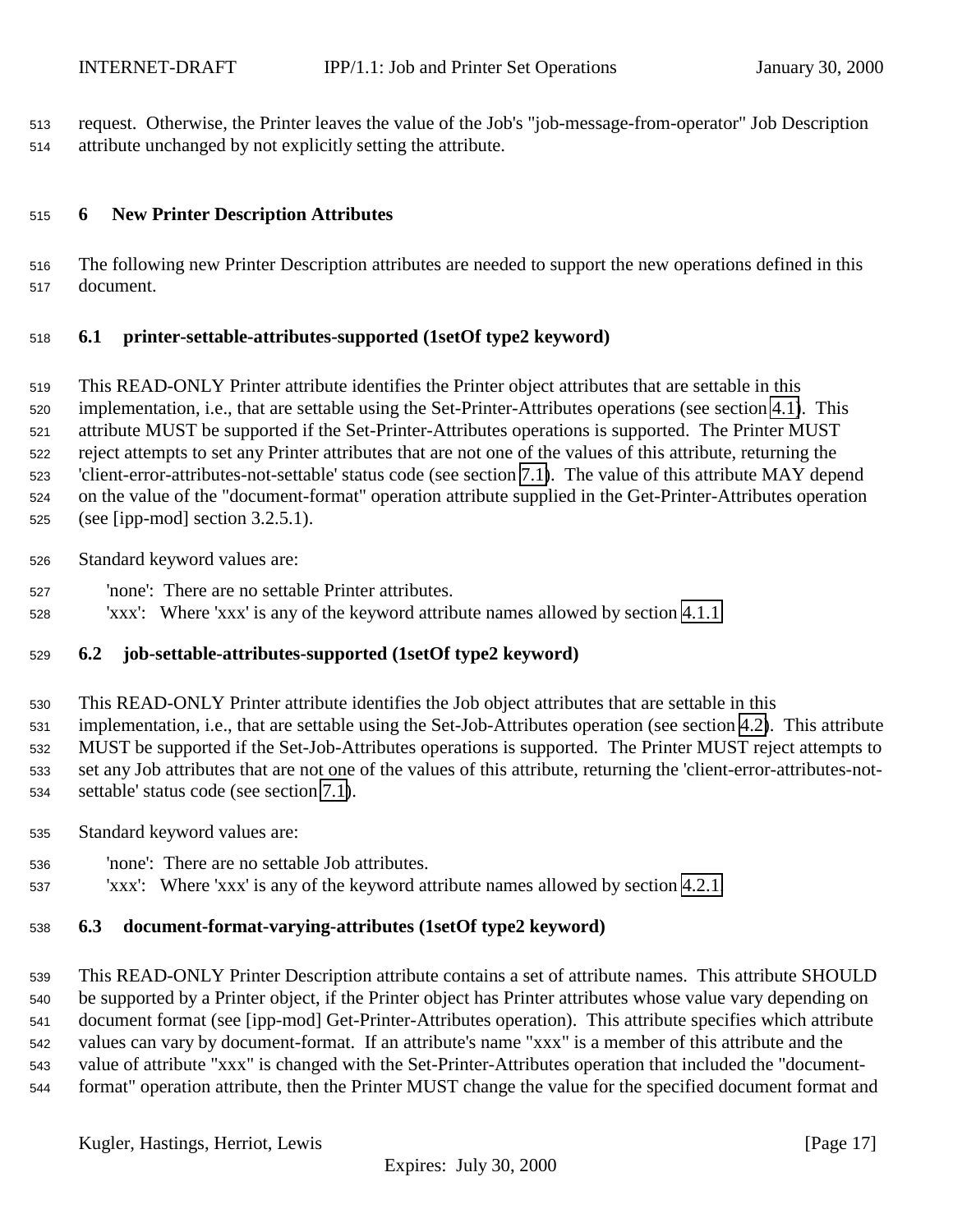<span id="page-17-0"></span> no other document formats (see section [4.1.2\)](#page-8-0). If an attribute's name "xxx" is not a member of this attribute and the value of attribute "xxx" is changed with the Set-Printer-Attributes operation, then the attribute is changed for all document formats (whether or not the client supplied the "document-format" operation attribute).

## **6.4 printer-message-time (integer(MIN:MAX))**

 This READ-ONLY Printer Description attribute contains the time that the Printer's "printer-message-from- operator" was changed by the operator using any operation where the client supplied the "printer-message- from-operator" operation attribute (see section [5.1\)](#page-14-0) or was explicitly set using the Set-Printer-Attributes operation (see section [4.1\)](#page-7-0). This attribute allows the users to know when the "printer-message-from-operator" attribute was last set.

 The Printer sets the value of this attribute by copying the value of the Printer's "printer-up-time" attribute (see [ipp-mod] section 4.3.14). If the Printer resets its "printer-up-time" attribute to 1 on power-up, then it MUST change the value of the "printer-message-time" to 0 or a negative number as specified in [ipp-mod] section 4.3.14.

 Note: This attribute helps users better understand the context for the "printer-message-from-operator" message.

#### **6.5 printer-message-date-time (dateTime)**

 This READ-ONLY Printer Description attribute contains the date and time that the Printer's "printer- message-from-operator" was changed by the operator using any operation where the client supplied the "printer-message-from-operator" operation attribute (see section [5.1\)](#page-14-0) or was explicitly set using the Set- Printer-Attributes operation (see section [4.1\)](#page-7-0). This attribute allows the users to know when the "printer-message-from-operator" attribute was last set.

 This attribute MUST be supported if the Printer supports both the "printer-message-time" and the "printer-current-time" (dateTime) attributes (see [ipp-mod] section 4.4.30).

 Note: This attribute helps users better understand the context for the "printer-message-from-operator" message.

#### **7 Additional status codes**

This section defines new status codes used by the operations defined in this document.

## **7.1 'client-error-attributes-not-settable' (0x0413)**

 If the Set-Printer-Attributes or Set-Job-Attributes operation fails because one of the specified attributes cannot be set for any of the three reasons given in Unsupported Attributes group of sections [4.1.3](#page-9-0) and [4.2.3,](#page-13-0)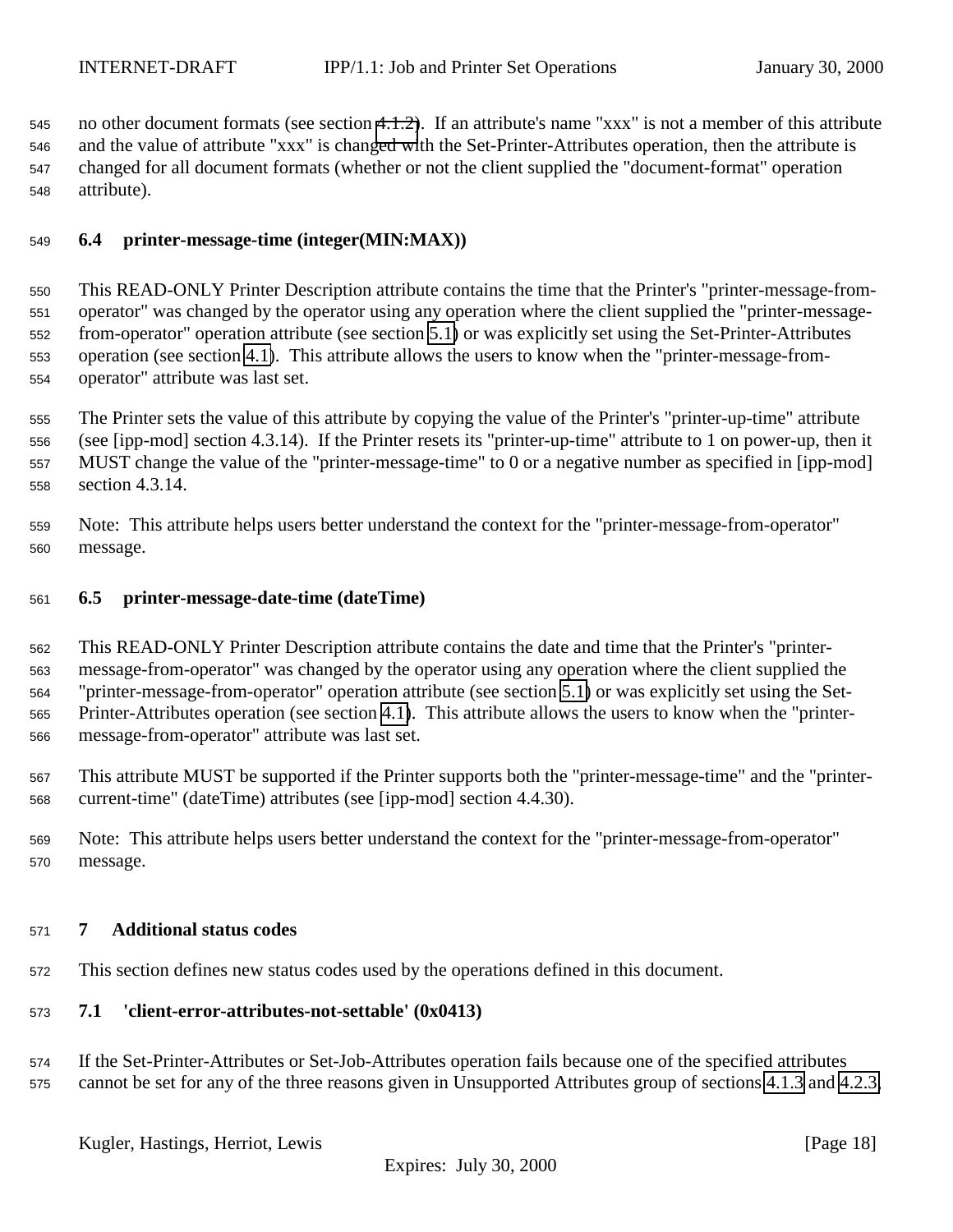<span id="page-18-0"></span>the Printer MUST return this error code and it MUST return in the Unsupported Attributes Group(see [ipp-

 mod] section 3.1.7) all of the attributes that could not be set. When the Printer returns this status, it MUST NOT change any of the attributes specified in the operation.

## **8 Additional out-of-band values**

 This section defines additional out-of-band values that can be used with any attribute in principle. See the beginning of [ipp-mod] section 4.1.

#### **8.1 'not-settable' out-of-band value**

 The 'not-settable' out-of-band value is used by the IPP Printer in the Unsupported Attributes group of a Set- Job-Attributes or Set-Printer-Attributes response to indicate that an attribute (supplied by the client) is READ-ONLY..

The encoding of the out-of-band value is TBD (see [ipp-pro]).

### **8.2 'default' out-of-band value**

 The 'default' out-of-band values is used by the client in Set-Job-Attributes, Job Creation (Create-Job, Print- Job, Print-URI), and Validate-Job requests to indicate explicitly that the Printer is to apply its default value with the same semantics and precedence (lower than the document content) as if the Job attribute were not present on the Job object. The semantic effect of the client supplying the 'default' value in a Set-Job- Attributes operation is as if the attribute were to be removed from the Job object. However, if the resulting Job is queried by the Get-Job-Attributes or Get-Jobs operations, the Printer MUST return any attributes with the 'default' value that the client had supplied with the 'default' value, rather than not returning the attributes at all. In other words, the Printer MUST NOT remove any attribute from the Job object for which the client supplies the 'default' out-of-band value. In addition, any attributes that had not been supplied by the client in the Job Creation operation MUST NOT be returned with the 'default' value.

The encoding of the out-of-band value is reserved for this purpose (see [ipp-pro]).

#### **8.3 'any-name' out-of-band value**

 The 'any-name' out-of-band value is used by the IPP Printer as a new value returned by Get-Printer- Supported-Values operation. It is a possible value for an attribute which allows the 'name' attribute syntax. Its presence indicates that the Set-Printer-Attributes operation allows the attribute to have values whose attribute syntax is 'name'.

- The Get-Printer-Supported-Values MAY return the 'any-name' for any of the following IPP/1.1 attributes.
- media-supported job-hold-until-supported

Kugler, Hastings, Herriot, Lewis [Page 19]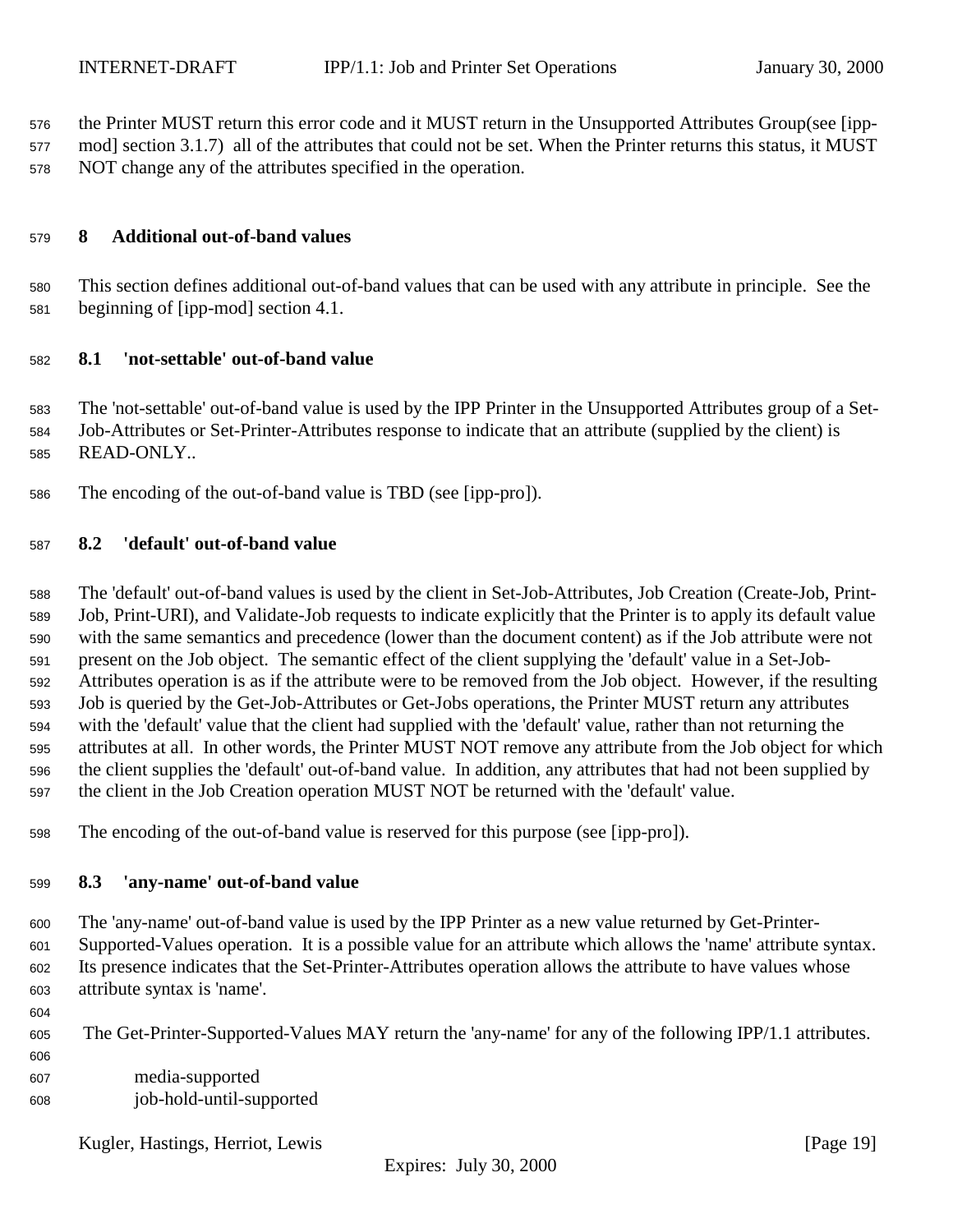<span id="page-19-0"></span>job-sheets-supported

 If the value 'any-name' is one of the values of an attribute returned from the Get-Reset-Printer-Attributes, then the Printer MUST allow the Set-Printer-Attributes operation for that attribute to contain any value whose attribute syntax is 'name'. If the value 'any-name' is not one of the values of an attribute returned from the Get-Reset-Printer-Attributes, then the Printer MUST NOT allow the Set-Printer-Attributes operation for that attribute to contain a value whose attribute syntax is 'name'.

 

The encoding of the out-of-band value is TBD (see [ipp-pro]).

#### **9 Conformance Requirements**

This section specifies the conformance requirements for clients and IPP objects.

 Both the Set-Job-Attributes and the Set-Printer-Attributes operations defined in the document are OPTIONAL for an IPP object to support. Either one MAY be supported without the other or both MAY be supported. However, if the Set-Printer-Attributes operation is supported, then the Get-Printer-Supported- Values operation MUST be supported. Otherwise, the Get-Printer-Supported-Values operation is OPTIONAL for an IPP Printer to support.

 If the Set-Printer-Attributes operation is supported, then the Printer MUST support the following additional items:

- 1. the Get-Printer-Supported-Values operation (see section [4.3\)](#page-13-0) 2. the "printer-settable-attributes-supported" Printer Description attribute (see section [6.1\)](#page-16-0)
- 3. the 'not-settable' out-of-band value (see section [8.1\)](#page-18-0)
- 4. the 'client-error-not-settable' status code (see section [7.1\)](#page-17-0)
- 5. If the 'name' attribute syntax is supported for any "xxx-supported" attribute, then the 'any-name' out-of-band value MUST be supported (see section [8.3\)](#page-18-0)
- 6. If "printer-message-from-operator" Printer Description attribute is supported (see [ipp-mod] section 4.4.25), then it MUST be settable.
- If the Set-Job-Attributes operation is supported, then the Printer MUST support the following additional items:
- 1. If the "job-settable-attributes-supported " Printer Description attribute (see section [6.2\)](#page-16-0)
- 2. the 'default' out-of-band value (see section [8.2\)](#page-18-0)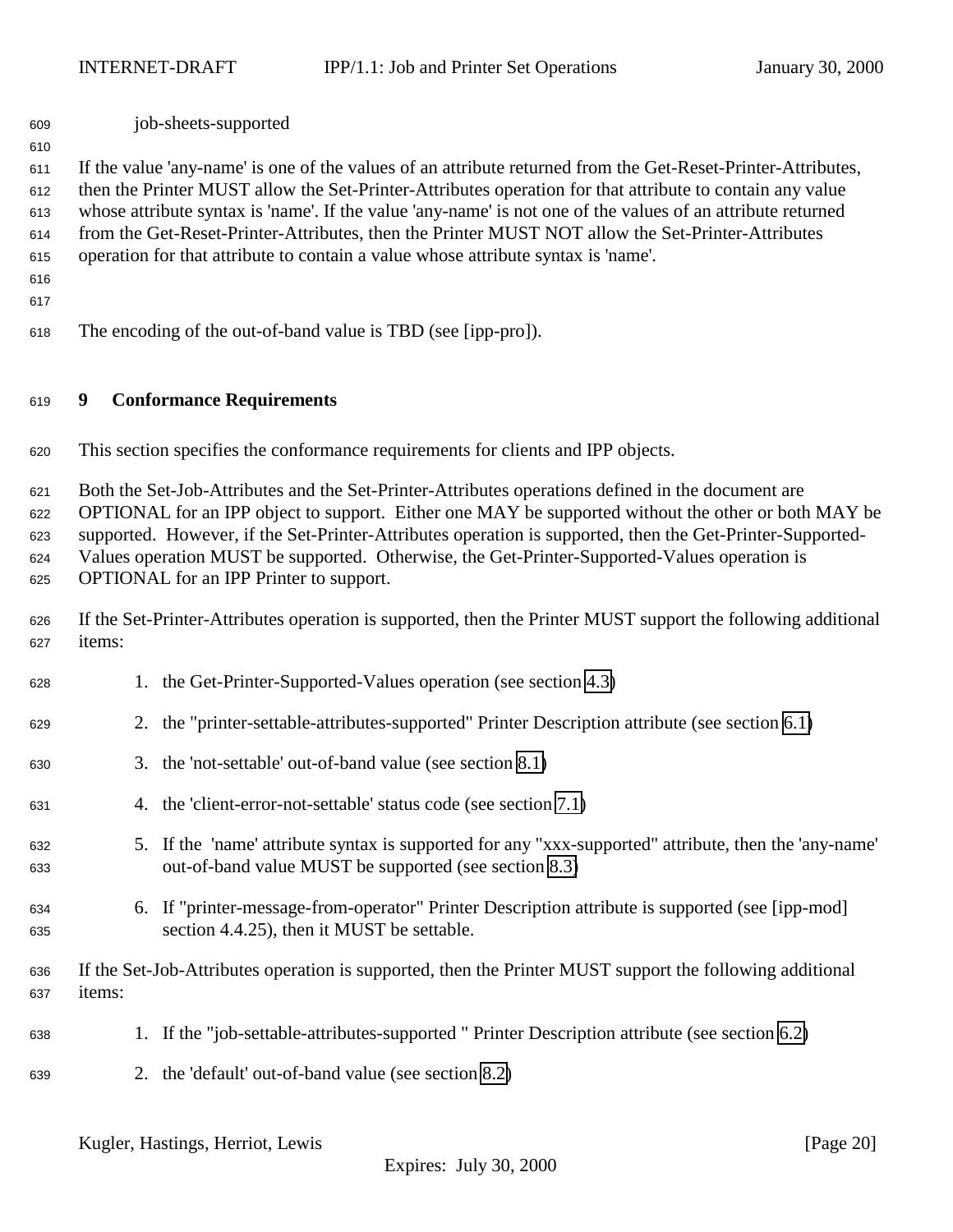<span id="page-20-0"></span> 3. If the "job-message-from-operator" Printer Description attribute is supported (see [ipp-mod] 4.3.16), then it MUST be settable.

 It is OPTIONAL for the Printer object to support the "printer-message-time" (integer) and "printer- message-date-time" (dateTime). If both the "printer-message-time" (integer) and the "printer-current-time" (dateTime) (see [ipp-mod] section 4.4.30) Printer Description attributes are supported, then the "printer-message-date-time" (dateTime) attribute MUST be supported.

#### **10 IANA Considerations**

 The operations and attributes in this registration proposal will be published by IANA according to the procedures in RFC 2566 [rfc2566] section 6.4 for operations with the following URL:

ftp.isi.edu/iana/assignments/ipp/operations/set.txt

#### **11 Internationalization Considerations**

This document has the same localization considerations as the [ipp-mod].

#### **12 Security Considerations**

 The IPP Model and Semantics document [ipp-mod] discusses high level security requirements (Client Authentication, Server Authentication and Operation Privacy). Client Authentication is the mechanism by which the client proves its identity to the server in a secure manner. Server Authentication is the mechanism by which the server proves its identity to the client in a secure manner. Operation Privacy is defined as a mechanism for protecting operations from eavesdropping.

#### **13 Author's Addresses**

| 659 | Carl Kugler               |
|-----|---------------------------|
| 660 | <b>IBM</b>                |
| 661 | P.O. Box 1900             |
| 662 | Boulder, CO 80301-9191    |
| 663 |                           |
| 664 | Phone: (303) 924-5060     |
| 665 | FAX:                      |
| 666 | e-mail: kugler@us.ibm.com |
| 667 |                           |
| 668 | <b>Tom Hastings</b>       |
| 669 | <b>Xerox Corporation</b>  |
| 670 | 737 Hawaii St. ESAE 231   |
| 671 | El Segundo, CA 90245      |
| 672 |                           |

Kugler, Hastings, Herriot, Lewis [Page 21]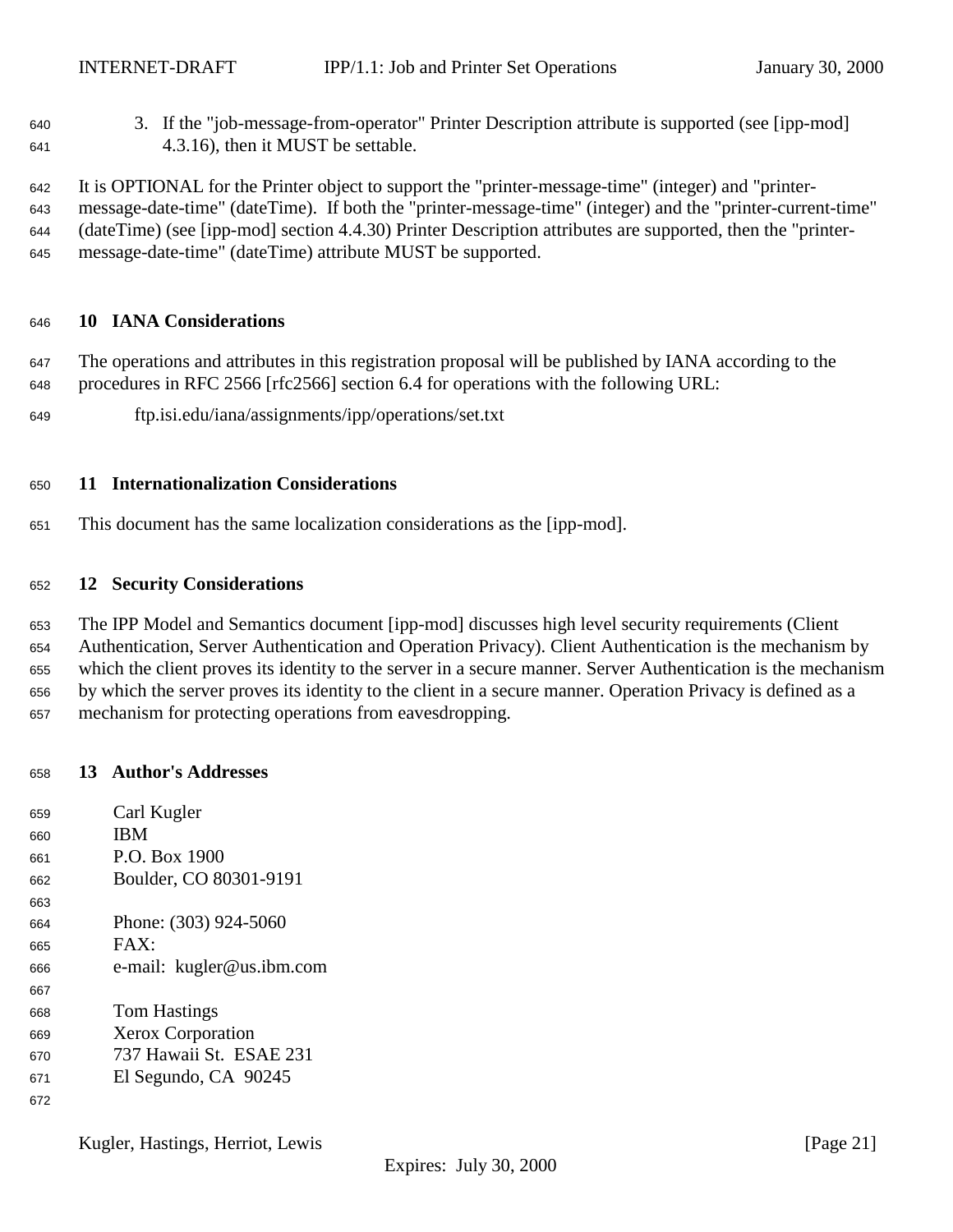<span id="page-21-0"></span>

| Phone: 310-333-6413                   |
|---------------------------------------|
| Fax: 310-333-5514                     |
| e-mail: hastings@cp10.es.xerox.com    |
|                                       |
| <b>Robert Herriot</b>                 |
| Xerox Corp.                           |
| 3400 Hill View Ave, Building 1        |
| Palo Alto, CA 94304                   |
|                                       |
| Phone: 650-813-7696                   |
| 650-813-6860<br>Fax:                  |
| e-mail: robert.herriot@pahv.xerox.com |
|                                       |
| Harry Lewis                           |
| <b>IBM</b>                            |
| P.O. Box 1900                         |
| Boulder, CO 80301-9191                |
|                                       |
| Phone: (303) 924-5337                 |
| FAX:                                  |
| e-mail: harryl@us.ibm.com             |
|                                       |
|                                       |

# **14 References**

| 696 | [ipp-mod]                                                                                             |
|-----|-------------------------------------------------------------------------------------------------------|
| 697 | R. deBry, T. Hastings, R. Herriot, S. Isaacson, P. Powell, "Internet Printing Protocol/1.0: Model and |
| 698 | Semantics", <draft-ietf-ipp-model-v11-04.txt>, June 23, 1999.</draft-ietf-ipp-model-v11-04.txt>       |
|     |                                                                                                       |
| 699 | $[$ ipp-pro $]$                                                                                       |
| 700 | Herriot, R., Butler, S., Moore, P., Tuner, R., "Internet Printing Protocol/1.1: Encoding and          |
| 701 | Transport", draft-ietf-ipp-protocol-v11-03.txt, June 23, 1999.                                        |
|     |                                                                                                       |
| 702 | $[ipp-set2]$                                                                                          |
| 703 | Kugler, C, Hastings, T., Lewis, H., "Internet Printing Protocol/1.1: Job and Printer Administrative   |
| 704 | Operations", <draft-ietf-ipp-ops-set2-01.txt>, December 8, 1999.</draft-ietf-ipp-ops-set2-01.txt>     |
|     |                                                                                                       |
| 705 | [RFC2565]                                                                                             |
| 706 | Herriot, R., Butler, S., Moore, P., Tuner, R., "Internet Printing Protocol/1.0: Encoding and          |
| 707 | Transport", RFC 2565, April 1999.                                                                     |
|     |                                                                                                       |
| 708 | [RFC2566]                                                                                             |
| 709 | R. deBry, T. Hastings, R. Herriot, S. Isaacson, P. Powell, "Internet Printing Protocol/1.0: Model and |
| 710 | Semantics", RFC 2566, April 1999.                                                                     |
|     |                                                                                                       |
|     |                                                                                                       |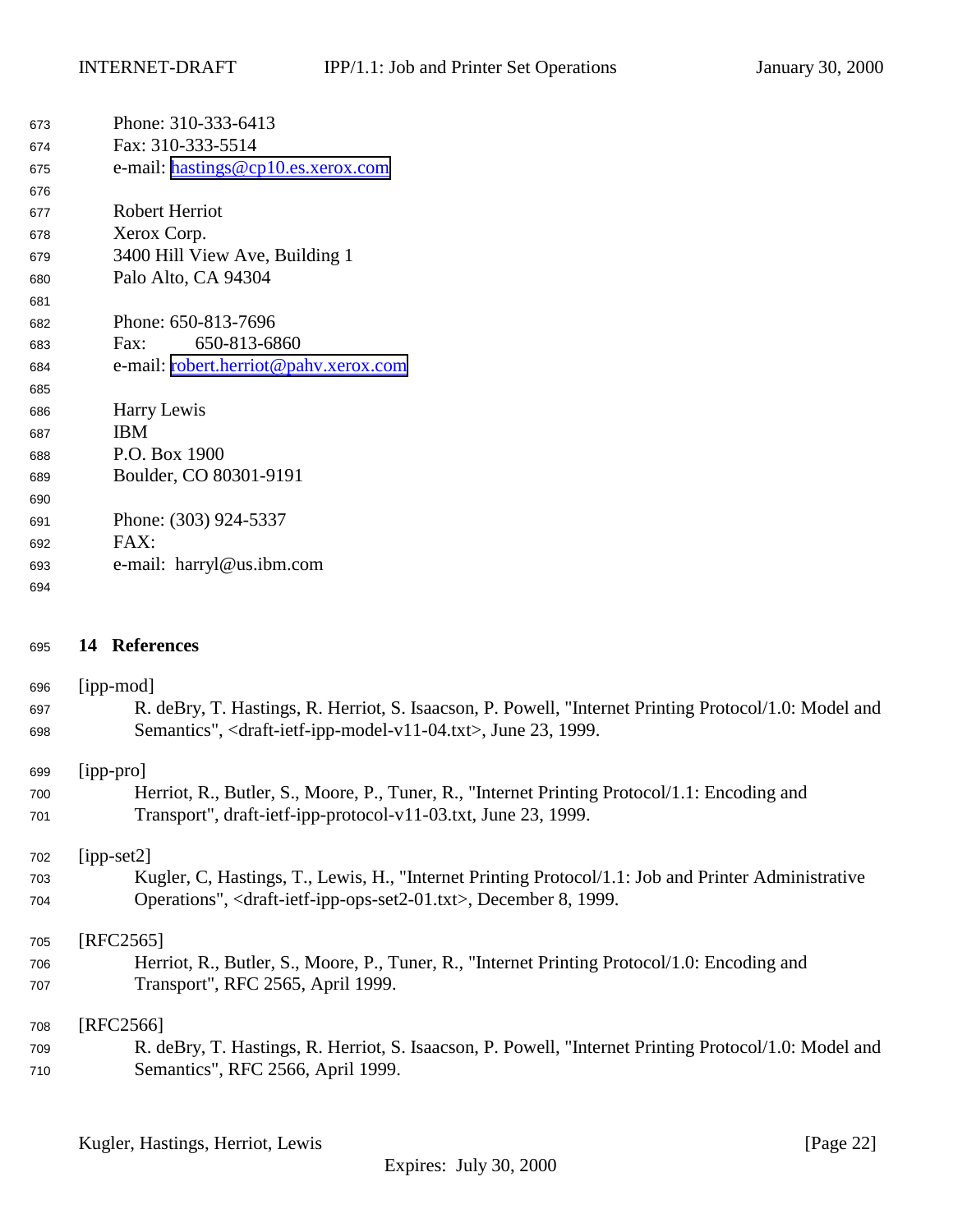### <span id="page-22-0"></span>**15 Change History**

 This section summarizes the changes. Each sub-section is in reverse chronological order. Adding or removing ISSUES that don't change the document are not listed here.

## **15.1 Changes to the January 20, 2000 version to make the January 30, 2000 version**

- The following changes to the January 20, 2000 version to make the January 30, 2000 version as a result of the IPP WG telecons and mailing list discussion:
- 1. Deleted the "document-format-varying-scope" operation attribute from the Set-Printer-Attributes operation and made whether or not the "document-format" operation was present determine whether one or all document formats are affected, respectively.
- 2. Renamed the Get-Reset-Printer-Attributes operation to Get-Printer-Supported-Values, so that it only returns "xxx-supported" values. Relegate obtaining reset values to another operation to be paired with the Reset-Printer operation in the Set2 [ipp-set2] document.
- 3. Added "-supported" to the names of the "printer-settable-attributes" and "job-settable-attributes" Printer Description attributes, so that they could be returned in Get-Printer-Supported-Values and could be set by Set-Printer-Attributes.
- 4. Deleted "authentication-methods-supported" (1setOf type2 keyword) and "security-methods-supported" (1setOf type2 keyword) and clarified that "uri-authentication-supported" (1setOf type2 keyword) and "uri-security-supported" (1setOf type2 keyword) can return multiple keywords of the same value in a Get-Printer-Supported-Values operation.

## **15.2 Changes to the January 4, 2000 version to make the January 20, 2000 version**

- The following changes to the January 4, 2000 version to make the January 4, 2000 version as a result of the IPP WG telecons and mailing list discussion:
- 1. Replaced the "factory-settings" operation attribute proposed to be added to the Get-Printer-Attributes operation with the Get-Rest-Printer-Attributes operation which returns the reset values and the possible "xxx-supported" values.
- 2. Added the out-of-band 'any-name' value to be used with "xxx-supported" attributes with attribute syntax 'type3 keyword | name' to indicate that any name will be accepted in a Job Creation operation for configurations that support such a concept.
- 3. Added authentication-methods-supported (1setOf type2 keyword) and security-methods-supported (1setOf type2 keyword) Printer Description attributes so that clients can discover the possible values for use in Set-Printer-Attributes to set "uri-authentication-supported" and "uri-security-supported"
- attributes, since the Reset-Printer operation doesn't change them.
- 4. Added validation rules that the Printer MUST use to validate a Set-Printer-Attributes request.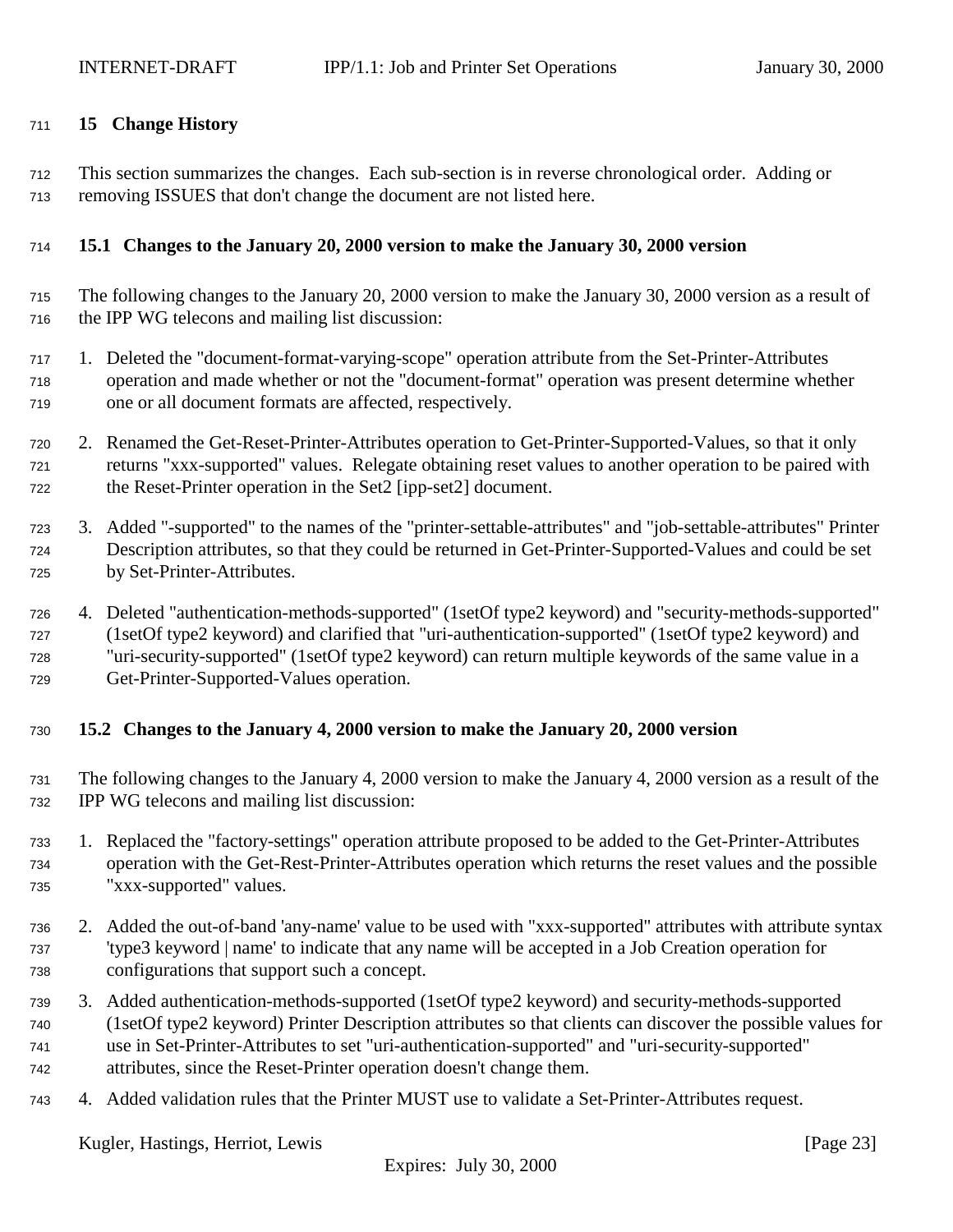- <span id="page-23-0"></span> 5. Clarified that the Set-Printer-Attributes operation MUST NOT have any side effects on other attributes, unless explicitly specified in this document.
- 6. Moved the specification of the attributes that MUST be READ-ONLY to Appendix A.
- 7. Added the "document-format-varying-attributes" (1setOf type2 keyword)
- 8. Added the REQUIRED "document-format-varying-scope" operation attribute to Set-Printer-Attributes in order to control whether one or all document formats are affected for those attributes that vary by document format.
- 9. Clarified that the Printer returns the 'client-error-attributes-not-settable' status code in a Set-Printer- Attributes response whether the attribute is READ-ONLY, the attribute is not supported, or the value is not supported.
- 10. Added the out-of-band 'default' value for use with Set-Job-Attributes and Job Creation operations.
- 11. Deleted the "printer-message-operation" Printer Description attribute.
- 12. Made the "Get-Reset-Printer-Attributes" operation, along with the "authentication-methods-supported" and the "security-methods-supported" Printer Description attributes REQUIRED, if the Set-Printer-Attributes operation is supported.
- 13. Made the 'not-settable' out-of-band value and the 'client-error-not-settable' status code REQUIRED, if the Set-Printer-Attributes operation is supported.
- 14. Made the 'default' out-of-band value REQUIRED, if the Set-Job-Attributes operation is supported.
- 15. Removed the requirement that "xxx-supported" Printer Description attributes that contain only one value be read-only.
- **15.3 Changes to the December 8, 1999 version to make the January 4, 2000 version**
- The following changes to the December 8, 1999 version to make the January 4, 2000 version as a result of the IPP WG telecons and mailing list discussion:
- 1. Removed the Set operations and related items from the Set2 specification [ipp-set2] to create this Set specification.
- 2. Added that an attribute that can only be set to one fixed value SHOULD NOT be included in the "printer-settable-attributes" or "job-settable-attributes" attributes.
- 3. Indicated that the encoding of the 'not-settable' out-of-band value is TBD.
- 4. Added that Set-Job-Attributes operation adds an attribute to the Job object if it wasn't already there
- 5. Added the conformance section to make it easy to understand the conformance requirements.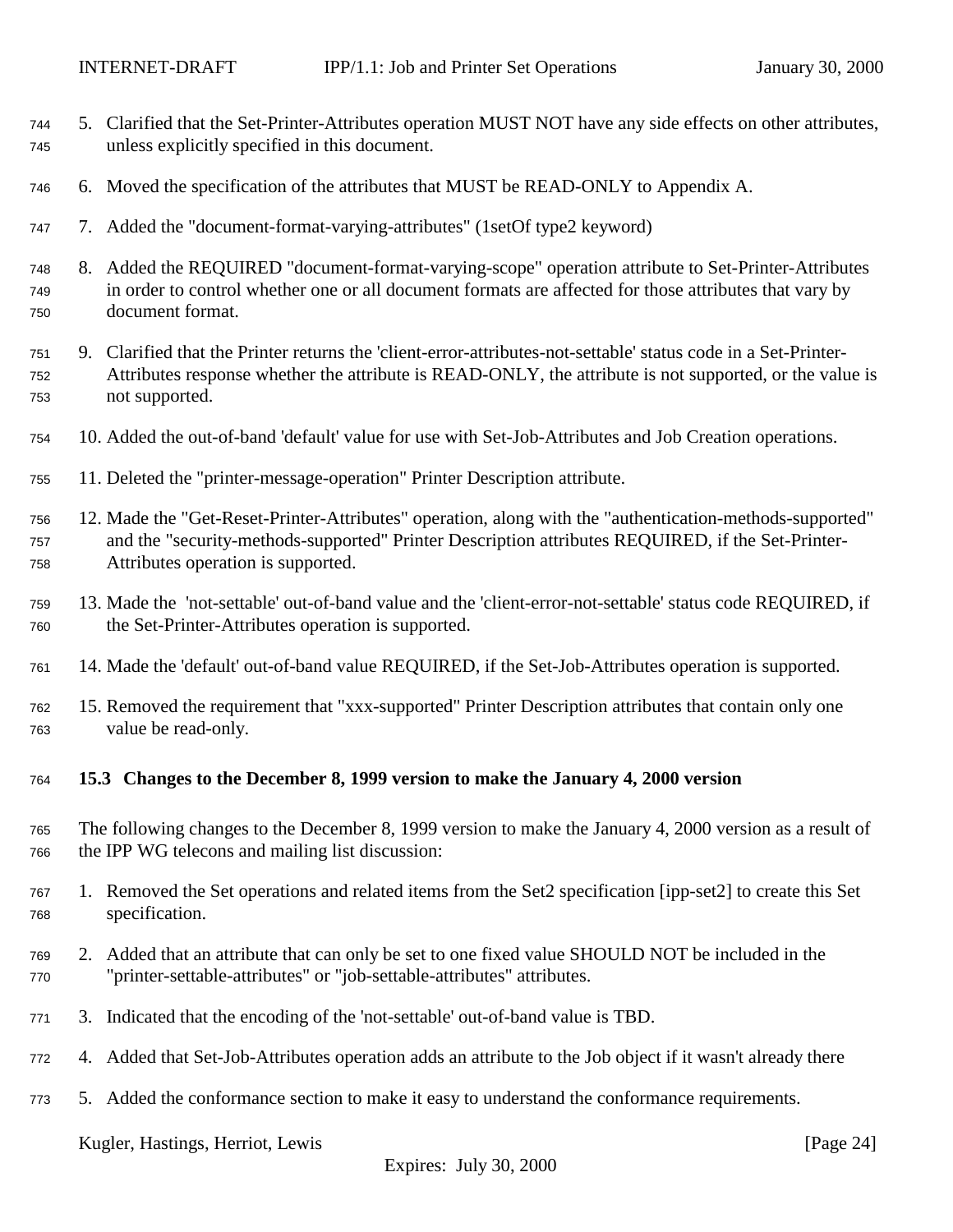## <span id="page-24-0"></span>**16 Appendix A: Allowed Values for Set-Printer-Attributes**

- This appendix is a normative part of this document and contains a table of all IPP/1.1 attributes. Each row contains
- An attribute and

- The values allowed in the Set-Printer-Attributes operation for the attribute. The entry in each cell is the name (first few words) of each item below 1, 2, 3, 4a-g, and 5.
- The allowed values include the following cases:
- 1. Read-only: the Set-Printer-Attributes operation cannot change this attribute
- 2. Any of "*xxx*-supported": the Set-Printer-Attributes operation accepts values that are allowed according to the IPP/1.1 rules for the "xxx-supported" attribute (see section 3.1.2.3 of the "Internet Printing Protocol/1.1: Implementer's Guide" [ipp-iig]). The 'xxx-supported' attribute value is obtained from a 'Get-Printer-Attributes' response.
- 3. From Get-Printer-Supported-Values: the Set-Printer-Attributes operation accepts values that are allowed according to the IPP/1.1 rules for the "xxx-supported" attribute (see section 3.1.2.3 of the "Internet Printing Protocol/1.1: Implementer's Guide" [ipp-iig]). The "xxx-supported" attribute value is obtained from a Get-Printer-Supported-Values response (see [Appendix B: Attributes returned](#page-28-0) [from Get-Printer-Supported-Values below\)](#page-28-0).
- 4. Any value of the proper attribute syntax: the Set-Printer-Attributes accepts any value of the specified attribute syntax. The attribute syntaxes supported are enumerated below.
- a. Any text(127)
- b. Any name(127)
- c. Any uri
- d. Any boolean
- e. Any positive integer
- f. Any dateTime
- g. 1setOf any uri
- 5. Combination of 'Any of "*xxx*-supported"' or 'Any name'.

 If a Printer implementation doesn't want to allow setting values indicated in this Appendix as "any xxx", it can make the value be read-only. For example, for a monochrome printer the attribute "color-supported" is "false" and MUST be read-only. Otherwise an administrator could set it to "true" because the value can have "any boolean" according to the rules in [Table 6 below.](#page-26-0)

#### **Table 3 - Values allowed for Job Template Attributes in the Set-Job-Attributes Operation**

| <b>Job Template Attributes</b>                              | Values allowed for Set |
|-------------------------------------------------------------|------------------------|
|                                                             |                        |
| job-priority (integer $(1:100)$ )                           | Any of "xxx-supported" |
| job-hold-until (type3 keyword   name (MAX))                 | Any of "xxx-supported" |
| $\log$ job-sheets (type3 keyword $ \text{name}(MAX)\rangle$ | Any of "xxx-supported" |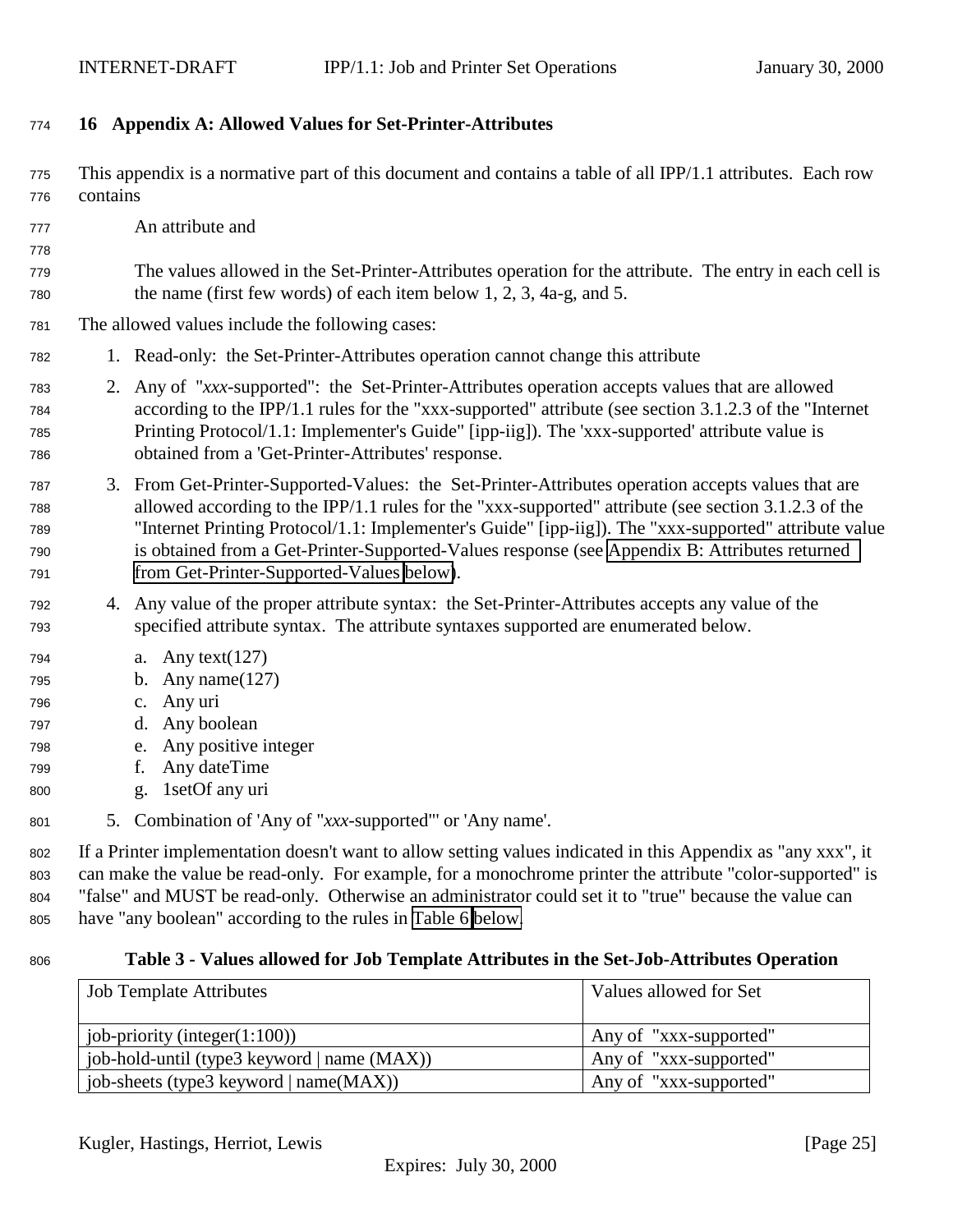<span id="page-25-0"></span>

| <b>Job Template Attributes</b>              | Values allowed for Set |
|---------------------------------------------|------------------------|
|                                             |                        |
| multiple-document-handling (type2 keyword)  | Any of "xxx-supported" |
| copies (integer(1:MAX))                     | Any of "xxx-supported" |
| finishings (1setOf type2 enum)              | Any of "xxx-supported" |
| page-ranges (1setOf rangeOfInteger (1:MAX)) | Any of "xxx-supported" |
| sides (type2 keyword)                       | Any of "xxx-supported" |
| $number-up (integer(1:MAX))$                | Any of "xxx-supported" |
| orientation-requested (type2 enum)          | Any of "xxx-supported" |
| media (type3 keyword   name(MAX))           | Any of "xxx-supported" |
| printer-resolution (resolution)             | Any of "xxx-supported" |
| print-quality (type2 enum)                  | Any of "xxx-supported" |

# <sup>808</sup> **Table 4 - Values allowed for Job Description Attributes in the Set-Job-Attributes Operation**

| <b>Job Description Attributes</b>               | Values allowed for Set |
|-------------------------------------------------|------------------------|
| job-uri (uri)                                   | Read-only              |
| job-id (integer(1:MAX))                         | Read-only              |
| job-printer-uri (uri)                           | Read-only              |
| job-more-info (uri)                             | Read-only              |
| job-name (name(MAX))                            | Any name(MAX)          |
| job-originating-user-name (name(MAX))           | Read-only              |
| job-state (type1 enum)                          | Read-only              |
| job-state-reasons (1setOf type2 keyword)        | Read-only              |
| job-state-message (text(MAX))                   | Read-only              |
| job-detailed-status-messages (1setOf text(MAX)) | Read-only              |
| job-document-access-errors (1setOf text(MAX))   | Read-only              |
| number-of-documents (integer(0:MAX))            | Read-only              |
| output-device-assigned (name(127))              | Read-only              |
| time-at-creation (integer(MIN:MAX))             | Read-only              |
| time-at-processing (integer(MIN:MAX))           | Read-only              |
| time-at-completed (integer(MIN:MAX))            | Read-only              |
| job-printer-up-time (integer(1:MAX))            | Read-only              |
| date-time-at-creation (dateTime)                | Read-only              |
| date-time-at-processing (dateTime)              | Read-only              |
| date-time-at-completed (dateTime)               | Read-only              |
| number-of-intervening-jobs (integer(0:MAX))     | Read-only              |
| job-message-from-operator (text(127))           | Any text $(127)$       |
| job-k-octets (integer(0:MAX))                   | Read-only              |
| job-impressions (integer(0:MAX))                | Read-only              |
| job-media-sheets (integer(0:MAX))               | Read-only              |
| job-k-octets-processed (integer(0:MAX))         | Read-only              |
| job-impressions-completed (integer(0:MAX))      | Read-only              |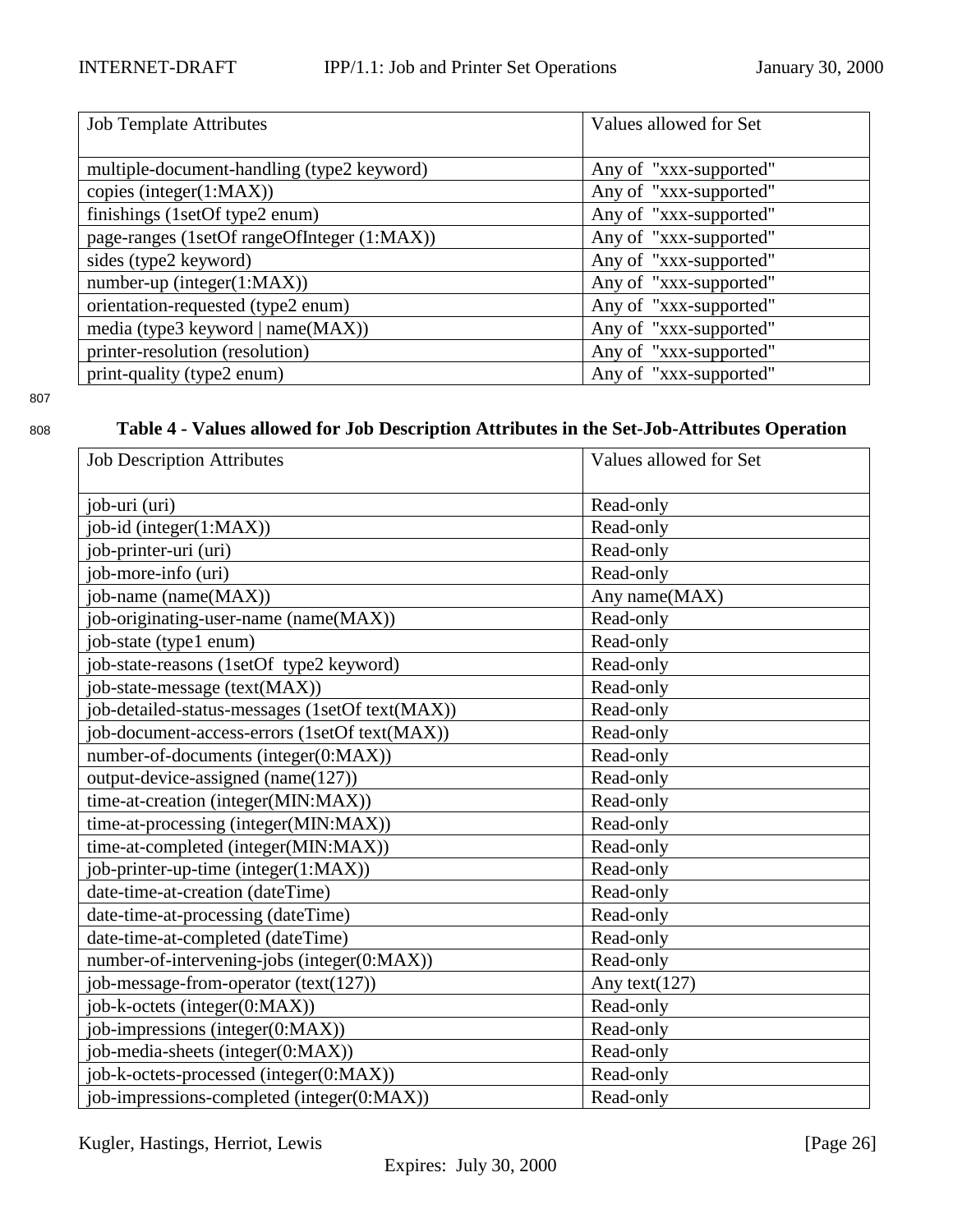<span id="page-26-0"></span>

| <b>Job Description Attributes</b>             | Values allowed for Set |
|-----------------------------------------------|------------------------|
| job-media-sheets-completed (integer(0:MAX))   | Read-only              |
| attributes-charset (charset)                  | Read-only              |
| attributes-natural-language (naturalLanguage) | Read-only              |

# <sup>810</sup> **Table 5 - Values allowed for Printer Job Template Attributes in the Set-Printer-Attributes Operation**

| Printer Job Template Attributes                               | Values allowed for Set            |
|---------------------------------------------------------------|-----------------------------------|
| job-priority-default (integer(1:100))                         | Any of "xxx-supported"            |
| job-hold-until-default (type3 keyword   name (MAX))           | Any of "xxx-supported"            |
| job-sheets-default (type3 keyword   name(MAX))                | Any of "xxx-supported"            |
| multiple-document-handling-default (type2 keyword)            | Any of "xxx-supported"            |
| copies-default (integer(1:MAX))                               | Any of "xxx-supported"            |
| finishings-default (1setOf type2 enum)                        | Any of "xxx-supported"            |
| sides-default (type2 keyword)                                 | Any of "xxx-supported"            |
| number-up-default (integer(1:MAX))                            | Any of "xxx-supported"            |
| orientation-requested-default (type2 enum)                    | Any of "xxx-supported"            |
| media-default (type3 keyword   name(MAX))                     | Any of "xxx-supported"            |
| printer-resolution-default (resolution)                       | Any of "xxx-supported"            |
| print-quality-default (type2 enum)                            | Any of "xxx-supported"            |
| job-priority-supported (integer(1:100))                       | From Get-Printer-Supported-Values |
| job-hold-until-supported (1setOf(type3 keyword   name (MAX))) | From Get-Printer-Supported-Values |
| job-sheets-supported (1setOf(type3 keyword   name(MAX)))      | From Get-Printer-Supported-Values |
| multiple-document-handling-supported (1setOf type2 keyword)   | From Get-Printer-Supported-Values |
| copies-supported (rangeOfInteger(1:MAX))                      | From Get-Printer-Supported-Values |
| finishings-supported (1setOf type2 enum)                      | From Get-Printer-Supported-Values |
| page-ranges-supported (boolean)                               | From Get-Printer-Supported-Values |
| sides-supported (1setOf type2 keyword)                        | From Get-Printer-Supported-Values |
| number-up-supported (1setOf (integer(1:MAX)                   | From Get-Printer-Supported-Values |
| rangeOfInteger(1:MAX)))                                       |                                   |
| orientation-requested-supported (1setOf type2 enum)           | From Get-Printer-Supported-Values |
| media-supported (1setOf (type3 keyword   name(MAX)))          | From Get-Printer-Supported-Values |
| printer-resolution-supported (1setOf resolution)              | From Get-Printer-Supported-Values |
| print-quality-supported (1setOf type2 enum)                   | From Get-Printer-Supported-Values |
| media-ready (type3 keyword   name(MAX))                       | From Get-Printer-Supported-Values |

811

# <sup>812</sup> **Table 6 - Values allowed for Printer Description Attributes in the Set-Printer-Attributes Operation**

| <b>Printer Description Attributes</b>               | Values allowed for Set                   |
|-----------------------------------------------------|------------------------------------------|
|                                                     |                                          |
| printer-uri-supported (1setOf uri)                  | <b>From Get-Printer-Supported-Values</b> |
| uri-authentication-supported (1setOf type2 keyword) | From Get-Printer-Supported-Values        |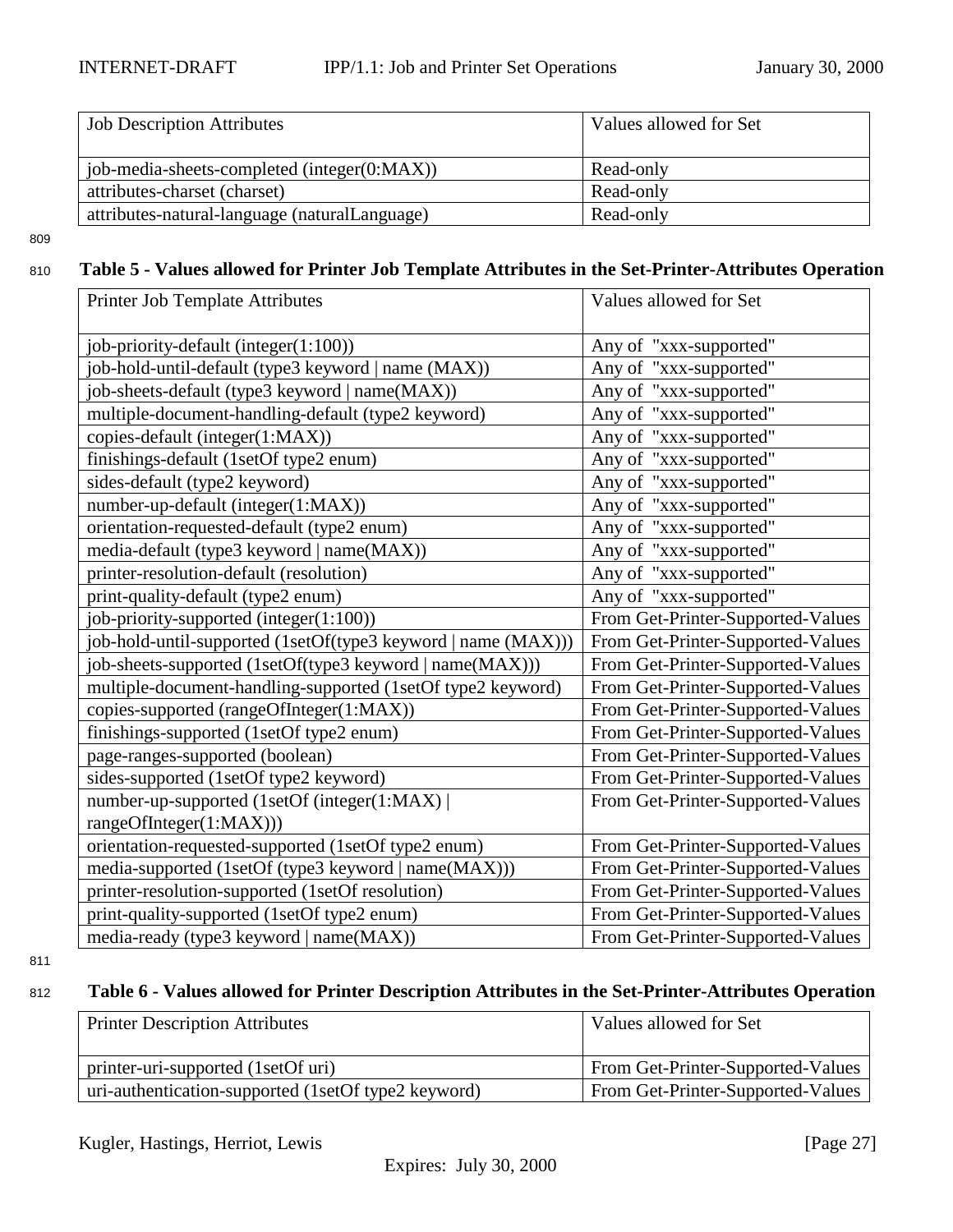| <b>Printer Description Attributes</b>                         | Values allowed for Set            |
|---------------------------------------------------------------|-----------------------------------|
| uri-security-supported (1setOf type2 keyword)                 | From Get-Printer-Supported-Values |
| printer-name (name $(127)$ )                                  | Any name(127)                     |
| printer-location (text(127))                                  | Any text $(127)$                  |
| printer-info $(text(127))$                                    | Any text(127)                     |
| printer-more-info (uri)                                       | Any uri                           |
| printer-driver-installer (uri)                                | Any uri                           |
| printer-make-and-model (text(127))                            | Any text(127)                     |
| printer-more-info-manufacturer (uri)                          | Any uri                           |
| printer-state (type1 enum)                                    | Read-only                         |
| printer-state-reasons (1setOf type2 keyword)                  | Read-only                         |
| printer-state-message (text(MAX))                             | Read-only                         |
| ipp-versions-supported (1setOf type2 keyword)                 | From Get-Printer-Supported-Values |
| operations-supported (1setOf type2 enum)                      | From Get-Printer-Supported-Values |
| multiple-document-jobs-supported (boolean)                    | From Get-Printer-Supported-Values |
| charset-configured (charset)                                  | Any of "xxx-supported"            |
| charset-supported (1setOf charset)                            | From Get-Printer-Supported-Values |
| natural-language-configured (naturalLanguage)                 | Any of "xxx-supported", use       |
|                                                               | generated-natural-language-       |
|                                                               | supported                         |
| generated-natural-language-supported (1setOf naturalLanguage) | From Get-Printer-Supported-Values |
| document-format-default (mimeMediaType)                       | Any of "xxx-supported"            |
| document-format-supported (1setOf mimeMediaType)              | From Get-Printer-Supported-Values |
| printer-is-accepting-jobs (boolean)                           | Read-only                         |
| queued-job-count (integer(0:MAX))                             | Read-only                         |
| printer-message-from-operator (text(127))                     | Any text $(127)$                  |
| color-supported (boolean)                                     | From Get-Printer-Supported-Values |
| reference-uri-schemes-supported (1setOf uriScheme)            | From Get-Printer-Supported-Values |
| pdl-override-supported (type2 keyword)                        | From Get-Printer-Supported-Values |
| printer-up-time (integer(1:MAX))                              | Read-only                         |
| printer-current-time (dateTime)                               | Any dateTime                      |
| multiple-operation-time-out (integer(1:MAX))                  | any positive integer              |
| compression-supported (1setOf type3 keyword)                  | From Get-Printer-Supported-Values |
| job-k-octets-supported (rangeOfInteger(0:MAX))                | From Get-Printer-Supported-Values |
| job-impressions-supported (rangeOfInteger(0:MAX))             | From Get-Printer-Supported-Values |
| job-media-sheets-supported (rangeOfInteger(0:MAX))            | From Get-Printer-Supported-Values |
| pages-per-minute (integer(0:MAX))                             | Read-only                         |
| pages-per-minute-color (integer(0:MAX))                       | Read-only                         |
| printer-settable-attributes-supported (1setOf type2 keyword)  | From Get-Printer-Supported-Values |
| job-settable-attributes-supported (1setOf type2 keyword)      | From Get-Printer-Supported-Values |
| document-format-varying-attributes (1setOf type2 keyword)     | Read-only                         |
| printer-message-time (integer(MIN:MAX))                       | Read-only                         |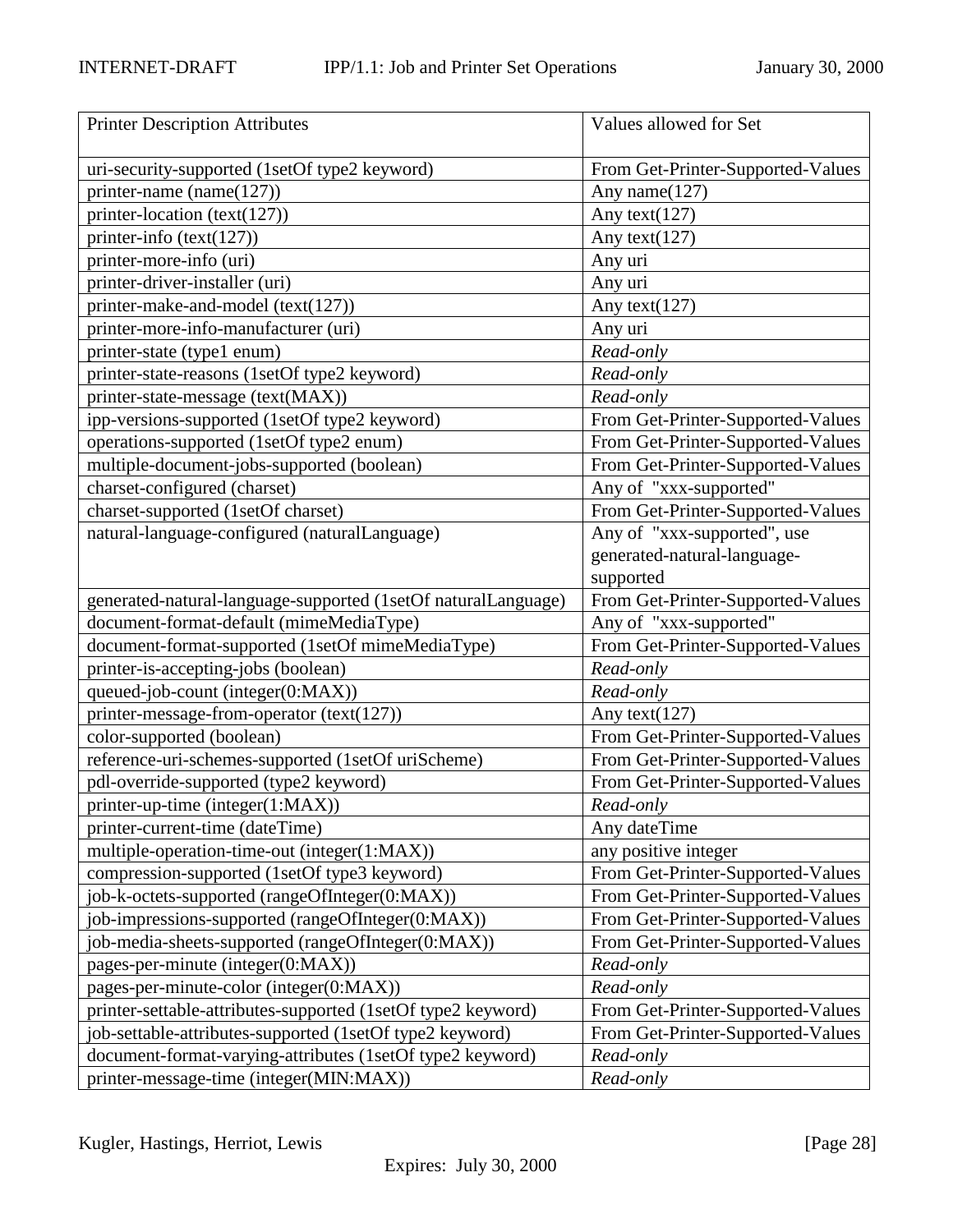<span id="page-28-0"></span>

| <b>Printer Description Attributes</b> | Values allowed for Set |
|---------------------------------------|------------------------|
| printer-message-date-time(dateTime)   | Read-only              |
|                                       |                        |
|                                       |                        |

813

## <sup>814</sup> **17 Appendix B: Attributes returned from Get-Printer-Supported-Values**

<sup>815</sup> For the following attributes, the value allowed by the Set-Printer-Attributes operation MUST be a single <sup>816</sup> integer value in the range specified by the value returned by the Get-Printer-Supported-Values operation.

#### <sup>817</sup> **Table 7 - Printer Job Template Attributes returned from Get-Printer-Supported-Values**

| <b>Printer Job Template Attributes</b>        | <b>Values Returned</b> |
|-----------------------------------------------|------------------------|
| $\mu$ job-priority-supported (integer(1:100)) | rangeOfInteger(1:100)  |

818

<sup>819</sup> For the following attributes, the value allowed by the Set-Printer-Attributes operation MUST be a single <sup>820</sup> rangeOfInteger value whose bounds do not exceed those of the range specified by the value returned by the <sup>821</sup> Get-Printer-Supported-Values operation.

#### <sup>822</sup> **Table 8 - Printer Job Template Attributes returned from Get-Printer-Supported-Values**

| <b>Printer Job Template Attributes</b>   | Values Returned       |
|------------------------------------------|-----------------------|
| copies-supported (rangeOfInteger(1:MAX)) | rangeOfInteger(1:MAX) |

#### 823

<sup>824</sup> The following table has the same criteria as the last, but is for Printer Description attributes.

#### <sup>825</sup> **Table 9 - Printer Description Attributes returned from Get-Printer-Supported-Values**

| <b>Printer Description Attributes</b>              | Values allowed for Set |
|----------------------------------------------------|------------------------|
| job-k-octets-supported (rangeOfInteger(0:MAX))     | rangeOfInteger(0:MAX)  |
| job-impressions-supported (rangeOfInteger(0:MAX))  | rangeOfInteger(0:MAX)  |
| job-media-sheets-supported (rangeOfInteger(0:MAX)) | rangeOfInteger(0:MAX)  |

826

827 For the following attributes, the value allowed by the Set-Printer-Attributes operation MUST be one or more integers and rangeOfInteger values, such that the integer values described by these integers and rangeOfInteger is the same as or a subset of the integers described by the integers and rangeOf Integer of value returned by the Get-Printer-Supported-Values operation.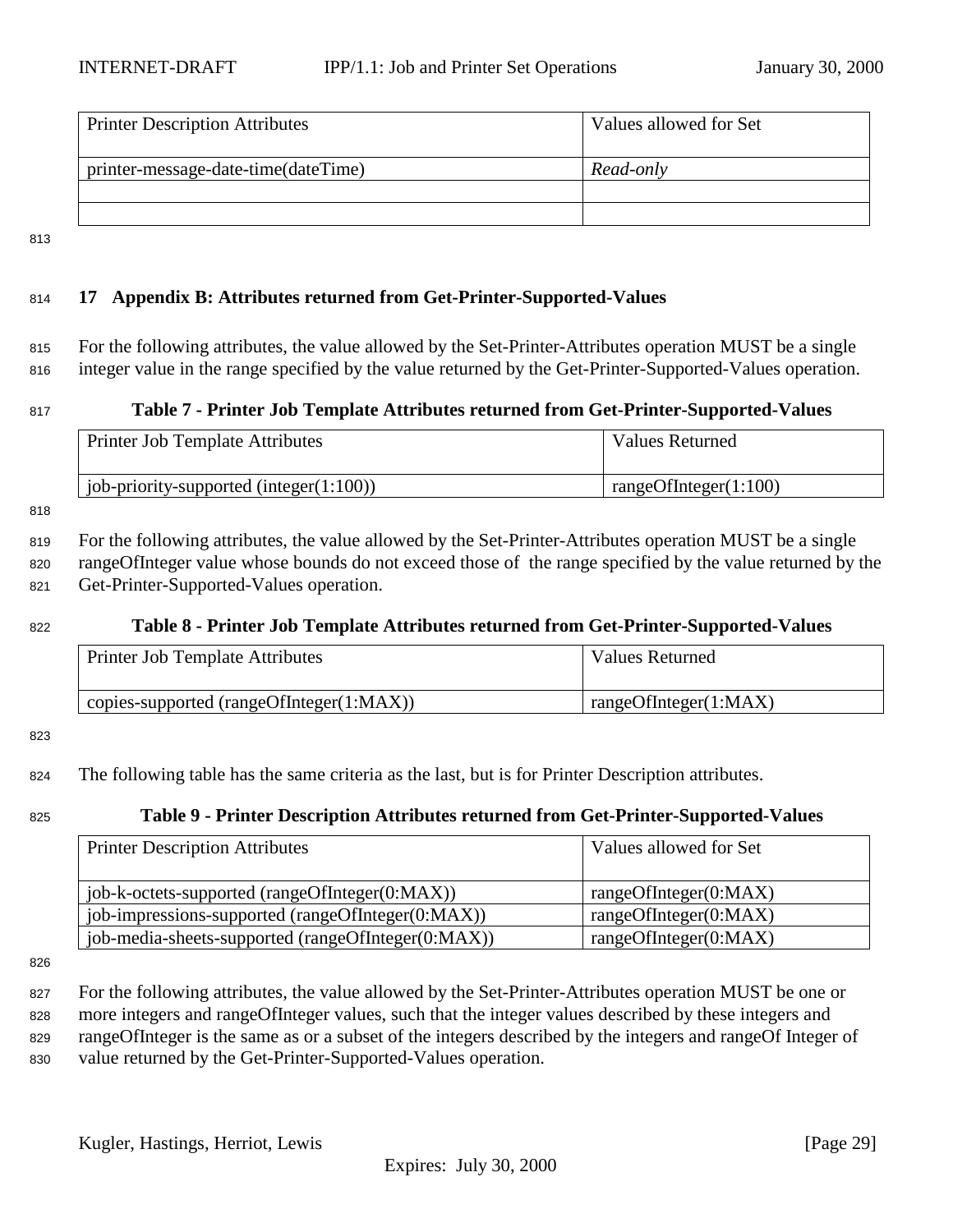### <span id="page-29-0"></span><sup>831</sup> **Table 10 - Printer Job Template Attributes returned from Get-Printer-Supported-Values**

| Printer Job Template Attributes              | Values Returned                |
|----------------------------------------------|--------------------------------|
| number-up-supported (1setOf (integer(1:MAX)) | 1setOf (integer(1:MAX) $\vert$ |
| rangeOfInteger(1:MAX))                       | rangeOfInteger(1:MAX))         |

832

 For the following attributes, the value allowed by the Set-Printer-Attributes operation MUST be one or more values, where each such value matches a value returned by the Get-Printer-Supported-Values operation. A keyword, enum, boolean, charset, naturalLanguage, uriScheme, mimeMediaType or resolution value matches if it is equal. A name matches the 'any-name' out-of-band value.

#### <sup>837</sup> **Table 11 - Printer Job Template Attributes returned from Get-Printer-Supported-Values**

| <b>Printer Job Template Attributes</b>                        | <b>Values Returned</b>           |
|---------------------------------------------------------------|----------------------------------|
|                                                               |                                  |
| job-hold-until-supported (1setOf(type3 keyword   name (MAX))) | 1setOf(type3 keyword   any name) |
| job-sheets-supported (1setOf(type3 keyword   name(MAX)))      | 1setOf(type3 keyword   any name) |
| multiple-document-handling-supported (1setOf type2 keyword)   | 1setOf type2 keyword             |
| finishings-supported (1setOf type2 enum)                      | 1setOf type2 enum                |
| page-ranges-supported (boolean)                               | 1setOf(boolean)                  |
| sides-supported (1setOf type2 keyword)                        | 1setOf type2 keyword             |
| orientation-requested-supported (1setOf type2 enum)           | 1setOf type2 enum                |
| media-supported (1setOf (type3 keyword   name(MAX)))          | 1setOf(type3 keyword   any name) |
| printer-resolution-supported (1setOf resolution)              | 1setOf resolution                |
| print-quality-supported (1setOf type2 enum)                   | 1setOf type2 enum                |

838

 The following table has the same criteria as the last, but is for Printer Description attributes. Note that the first two attributes in the table below follow the rules for allowed values in the Set-Printer-Attributes, but unlike other attributes, there can be more than one occurrence of each value because the i-th value of these attributes specifies the authentication or security for the i-th printer in "printer-uri-supported".

## <sup>843</sup> **Table 12 - Printer Description Attributes returned from Get-Printer-Supported-Values**

| <b>Printer Description Attributes</b>                         | Values allowed for Set |
|---------------------------------------------------------------|------------------------|
|                                                               |                        |
| uri-authentication-supported (1setOf type2 keyword)           | 1setOf type2 keyword   |
| uri-security-supported (1setOf type2 keyword)                 | 1setOf type2 keyword   |
| ipp-versions-supported (1setOf type2 keyword)                 | 1setOf type2 keyword   |
| operations-supported (1setOf type2 enum)                      | 1setOf type2 keyword   |
| multiple-document-jobs-supported (boolean)                    | 1setOf boolean         |
| charset-supported (1setOf charset)                            | 1setOf charset         |
| generated-natural-language-supported (1setOf naturalLanguage) | 1setOf naturalLanguage |
| document-format-supported (1setOf mimeMediaType)              | 1setOf mimeMediaType   |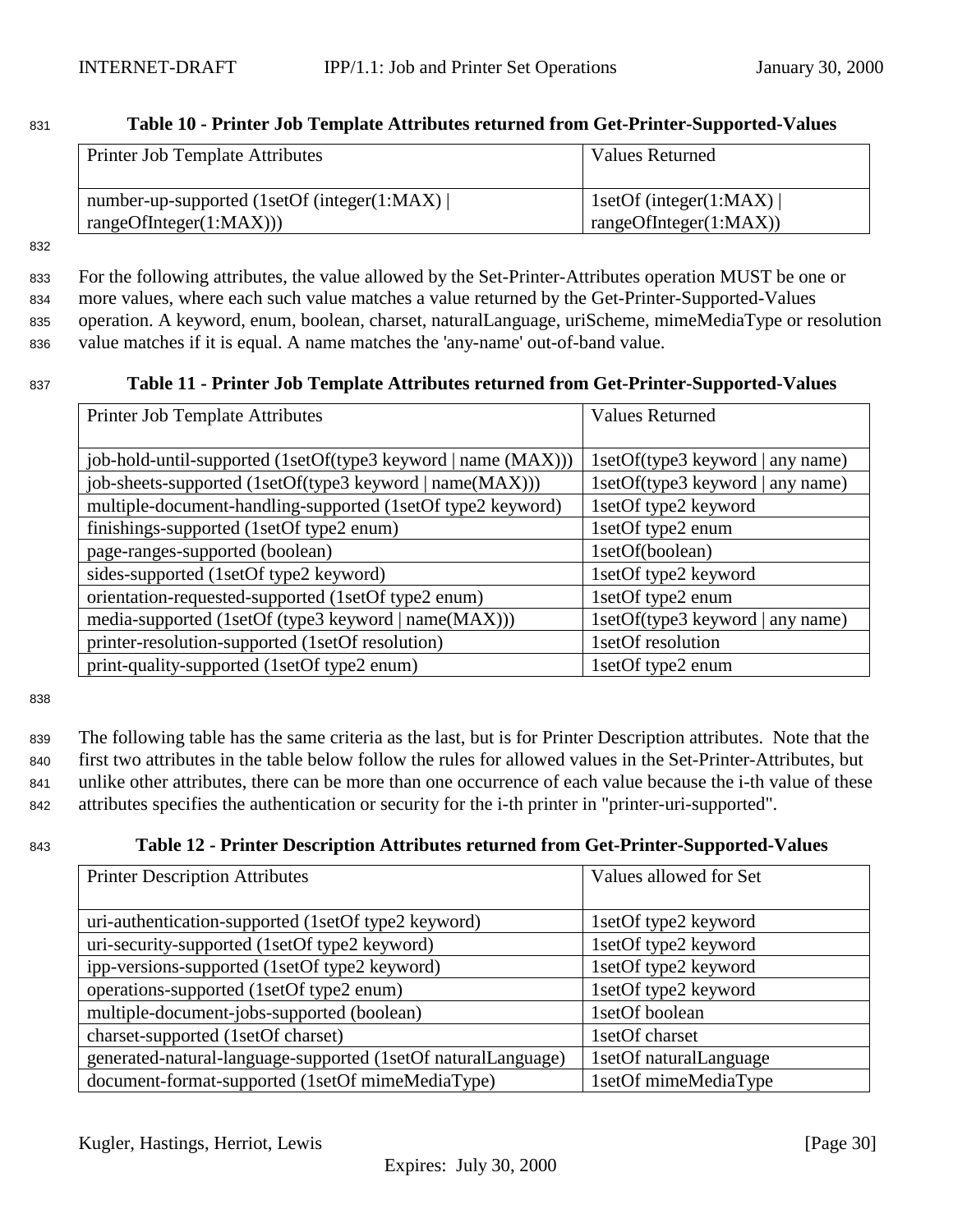<span id="page-30-0"></span>

| <b>Printer Description Attributes</b>                        | Values allowed for Set |
|--------------------------------------------------------------|------------------------|
|                                                              |                        |
| color-supported (boolean)                                    | 1setOf boolean         |
| reference-uri-schemes-supported (1setOf uriScheme)           | 1setOf uriScheme       |
| compression-supported (1setOf type3 keyword)                 | 1setOf type3 keyword   |
| printer-settable-attributes-supported (1setOf type2 keyword) | 1setOf type2 keyword   |
| job-settable-attributes-supported (1setOf type2 keyword)     | 1setOf type2 keyword   |

 For the following attributes, the value allowed by the Set-Printer-Attributes operation MUST be a single value that matches one of the values returned by the Get-Printer-Supported-Values operation. A keyword, enum, boolean, charset, naturalLanguage, uriScheme, mimeMediaType or resolution value matches if it is equal. A name matches the 'any-name' out-of-band value.

#### 

# **Table 13 - Printer Description Attributes returned from Get-Printer-Supported-Values**

| <b>Printer Description Attributes</b>  | Values allowed for Set |
|----------------------------------------|------------------------|
| pdl-override-supported (type2 keyword) | 1 setOf type2 keyword  |

#### 

 For the following attributes, the Set-Printer-Attributes operation MUST NOT return a value. The IPP Model document [ipp-mod] document specifies the allowed values.

#### 

#### **Table 14 - Printer Description Attributes returned from Get-Printer-Supported-Values**

| <b>Printer Description Attributes</b> | Values allowed for Set |
|---------------------------------------|------------------------|
| printer-uri-supported (1setOf uri)    | any uri                |

#### 

## **18 Appendix C: Full Copyright Statement**

Copyright (C) The Internet Society (1998,1999). All Rights Reserved

 This document and translations of it may be copied and furnished to others, and derivative works that comment on or otherwise explain it or assist in its implementation may be prepared, copied, published and distributed, in whole or in part, without restriction of any kind, provided that the above copyright notice and this paragraph are included on all such copies and derivative works. However, this document itself may not be modified in any way, such as by removing the copyright notice or references to the Internet Society or other Internet organizations, except as needed for the purpose of developing Internet standards in which case the procedures for copyrights defined in the Internet Standards process must be followed, or as required to translate it into languages other than English.